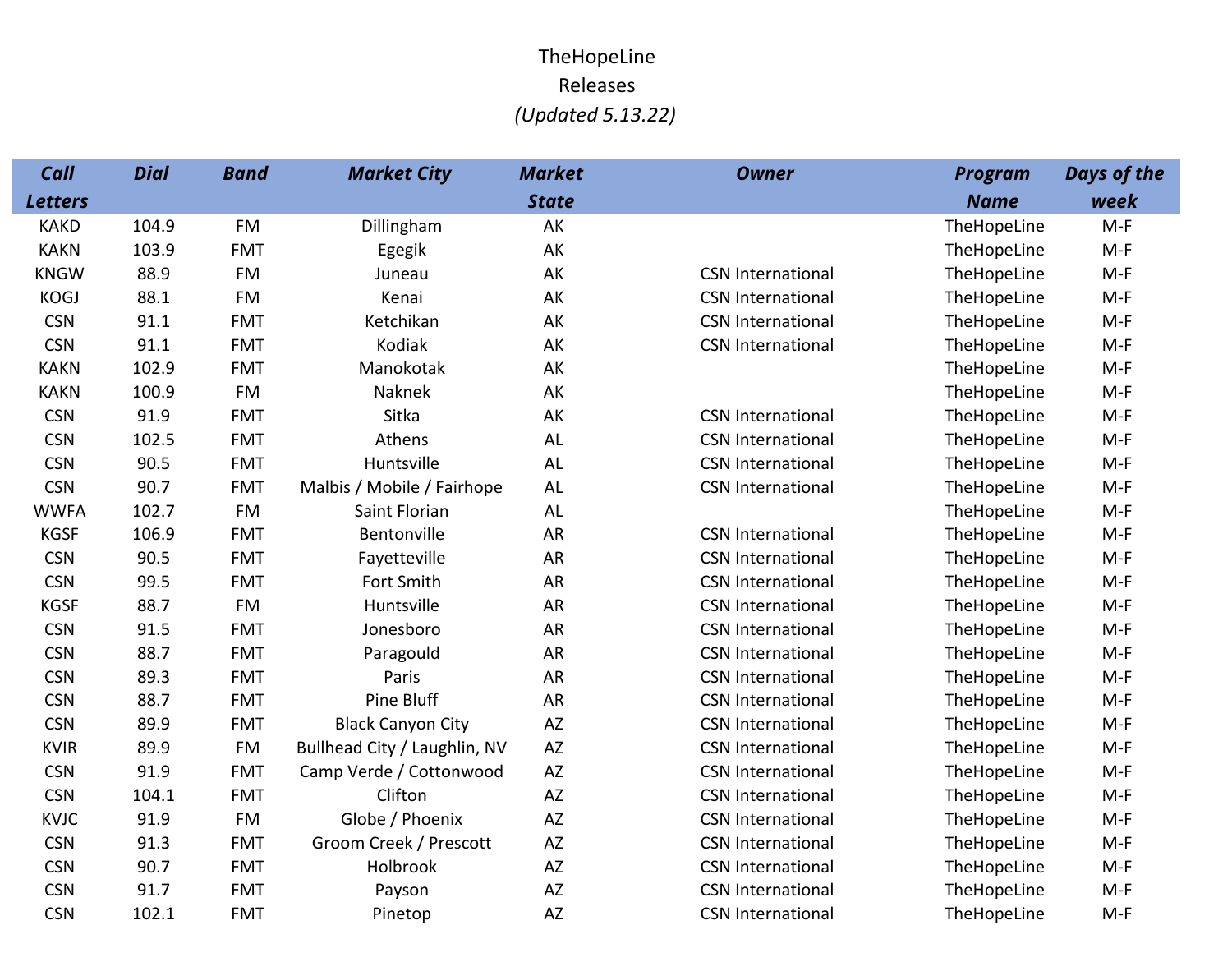| <b>CSN</b>  | 89.1  | <b>FMT</b> | Winslow                   | AZ        | <b>CSN International</b> | TheHopeLine | $M-F$ |
|-------------|-------|------------|---------------------------|-----------|--------------------------|-------------|-------|
| <b>CSN</b>  | 90.1  | <b>FMT</b> | Yuma                      | AZ        | <b>CSN International</b> | TheHopeLine | $M-F$ |
| <b>CSN</b>  | 90.3  | <b>FMT</b> | Barstow                   | CA        | <b>CSN International</b> | TheHopeLine | $M-F$ |
| <b>CSN</b>  | 94.7  | <b>FMT</b> | Belleview (Sonora)        | CA        | <b>CSN International</b> | TheHopeLine | $M-F$ |
| <b>CSN</b>  | 98.1  | <b>FMT</b> | <b>Bellevue</b>           | CA        | <b>CSN International</b> | TheHopeLine | $M-F$ |
| <b>CSN</b>  | 90.7  | <b>FMT</b> | Bena / Bakersfield        | CA        | <b>CSN International</b> | TheHopeLine | $M-F$ |
| <b>CSN</b>  | 89.7  | <b>FMT</b> | Blythe                    | CA        | <b>CSN International</b> | TheHopeLine | $M-F$ |
| <b>CSN</b>  | 91.9  | <b>FMT</b> | <b>Borrego Springs</b>    | CA        | <b>CSN International</b> | TheHopeLine | $M-F$ |
| <b>CSN</b>  | 89.3  | <b>FMT</b> | <b>Burney</b>             | CA        | <b>CSN International</b> | TheHopeLine | $M-F$ |
| <b>CSN</b>  | 91.9  | <b>FMT</b> | <b>Byron</b>              | CA        | <b>CSN International</b> | TheHopeLine | $M-F$ |
| KAWZ        | 90.7  | <b>FMT</b> | Caliente                  | CA        | <b>CSN International</b> | TheHopeLine | $M-F$ |
| <b>CSN</b>  | 90.5  | <b>FMT</b> | Chico / Durham            | CA        | <b>CSN International</b> | TheHopeLine | $M-F$ |
| <b>CSN</b>  | 90.3  | <b>FMT</b> | Clearlake                 | CA        | <b>CSN International</b> | TheHopeLine | $M-F$ |
| <b>CSN</b>  | 91.3  | <b>FMT</b> | Coalinga                  | CA        | <b>CSN International</b> | TheHopeLine | $M-F$ |
| <b>CSN</b>  | 102.3 | <b>FMT</b> | <b>Crescent City</b>      | CA        | <b>CSN International</b> | TheHopeLine | $M-F$ |
| <b>CSN</b>  | 105.5 | <b>FMT</b> | <b>Desert Hot Springs</b> | CA        | <b>CSN International</b> | TheHopeLine | $M-F$ |
| <b>CSN</b>  | 95.5  | <b>FMT</b> | Dorris                    | CA        | <b>CSN International</b> | TheHopeLine | $M-F$ |
| <b>KGBA</b> | 100.1 | <b>FM</b>  | El Centro                 | CA        |                          | TheHopeLine | $M-F$ |
| <b>CSN</b>  | 93.7  | <b>FMT</b> | Eureka                    | CA        | <b>CSN International</b> | TheHopeLine | $M-F$ |
| <b>KJCU</b> | 89.9  | FM         | Fort Bragg                | CA        | <b>CSN International</b> | TheHopeLine | $M-F$ |
| <b>CSN</b>  | 91.7  | <b>FMT</b> | Garberville               | <b>CA</b> | <b>CSN International</b> | TheHopeLine | $M-F$ |
| <b>CSN</b>  | 102.3 | <b>FMT</b> | <b>Grass Valley</b>       | CA        | <b>CSN International</b> | TheHopeLine | $M-F$ |
| <b>CSN</b>  | 91.5  | <b>FMT</b> | Happy Camp                | CA        | <b>CSN International</b> | TheHopeLine | $M-F$ |
| <b>CSN</b>  | 95.5  | <b>FMT</b> | Hayfork                   | CA        | <b>CSN International</b> | TheHopeLine | $M-F$ |
| <b>CSN</b>  | 88.9  | <b>FMT</b> | Indio                     | CA        | <b>CSN International</b> | TheHopeLine | $M-F$ |
| <b>CSN</b>  | 103.7 | <b>FMT</b> | Johnstonville             | CA        | <b>CSN International</b> | TheHopeLine | $M-F$ |
| <b>CSN</b>  | 89.9  | <b>FMT</b> | Joshua Tree               | CA        | <b>CSN International</b> | TheHopeLine | $M-F$ |
| <b>CSN</b>  | 89.3  | <b>FMT</b> | Lake Isabella / Kernville | CA        | <b>CSN International</b> | TheHopeLine | $M-F$ |
| <b>CSN</b>  | 89.3  | <b>FMT</b> | Lakehead                  | CA        | <b>CSN International</b> | TheHopeLine | $M-F$ |
| <b>CSN</b>  | 102.9 | <b>FMT</b> | Las Cruces                | CA        | <b>CSN International</b> | TheHopeLine | $M-F$ |
| <b>CSN</b>  | 91.1  | <b>FMT</b> | Laurel                    | CA        | <b>CSN International</b> | TheHopeLine | $M-F$ |
| <b>CSN</b>  | 90.9  | <b>FMT</b> | Lompoc                    | CA        | <b>CSN International</b> | TheHopeLine | $M-F$ |
| <b>CSN</b>  | 88.1  | <b>FMT</b> | Los Gatos / San Jose      | CA        | <b>CSN International</b> | TheHopeLine | $M-F$ |
| <b>CSN</b>  | 91.9  | <b>FMT</b> | Maple Creek / Eureka      | CA        | <b>CSN International</b> | TheHopeLine | $M-F$ |
| <b>CSN</b>  | 90.7  | <b>FMT</b> | Mariposa                  | CA        | <b>CSN International</b> | TheHopeLine | $M-F$ |
| <b>CSN</b>  | 91.3  | <b>FMT</b> | Marysville                | CA        | <b>CSN International</b> | TheHopeLine | $M-F$ |
| <b>CSN</b>  | 101.3 | <b>FMT</b> | Mt. Shasta                | CA        | <b>CSN International</b> | TheHopeLine | $M-F$ |
| <b>CSN</b>  | 103.1 | <b>FMT</b> | Muscoy                    | CA        | <b>CSN International</b> | TheHopeLine | $M-F$ |
| <b>CSN</b>  | 88.1  | <b>FMT</b> | Napa                      | CA        | <b>CSN International</b> | TheHopeLine | $M-F$ |
|             |       |            |                           |           |                          |             |       |

| W         | AZ | <b>CSN International</b> | TheHopeLine | $M-F$ |
|-----------|----|--------------------------|-------------|-------|
|           | AZ | <b>CSN International</b> | TheHopeLine | $M-F$ |
| W         | CA | <b>CSN International</b> | TheHopeLine | $M-F$ |
| ionora)   | CA | <b>CSN International</b> | TheHopeLine | $M-F$ |
| ıе        | CA | <b>CSN International</b> | TheHopeLine | $M-F$ |
| ersfield  | CA | <b>CSN International</b> | TheHopeLine | $M-F$ |
|           | CA | <b>CSN International</b> | TheHopeLine | $M-F$ |
| orings    | CA | <b>CSN International</b> | TheHopeLine | $M-F$ |
| у         | CA | <b>CSN International</b> | TheHopeLine | $M-F$ |
|           | CA | <b>CSN International</b> | TheHopeLine | $M-F$ |
| te        | CA | <b>CSN International</b> | TheHopeLine | $M-F$ |
| rham      | CA | <b>CSN International</b> | TheHopeLine | $M-F$ |
| ke        | CA | <b>CSN International</b> | TheHopeLine | $M-F$ |
| за        | CA | <b>CSN International</b> | TheHopeLine | M-F   |
| City      | CA | <b>CSN International</b> | TheHopeLine | $M-F$ |
| Springs   | CA | <b>CSN International</b> | TheHopeLine | $M-F$ |
|           | CA | <b>CSN International</b> | TheHopeLine | $M-F$ |
| ro        | CA |                          | TheHopeLine | $M-F$ |
| а         | CA | <b>CSN International</b> | TheHopeLine | $M-F$ |
| igg       | CA | <b>CSN International</b> | TheHopeLine | M-F   |
| ille      | CA | <b>CSN International</b> | TheHopeLine | $M-F$ |
| lley      | CA | <b>CSN International</b> | TheHopeLine | $M-F$ |
| amp       | CA | <b>CSN International</b> | TheHopeLine | $M-F$ |
| ۰k        | CA | <b>CSN International</b> | TheHopeLine | $M-F$ |
|           | CA | <b>CSN International</b> | TheHopeLine | $M-F$ |
| ville     | CA | <b>CSN International</b> | TheHopeLine | $M-F$ |
| ree       | CA | <b>CSN International</b> | TheHopeLine | $M-F$ |
| Kernville | CA | <b>CSN International</b> | TheHopeLine | $M-F$ |
| ad        | CA | <b>CSN International</b> | TheHopeLine | $M-F$ |
| ces       | CA | <b>CSN International</b> | TheHopeLine | $M-F$ |
|           | CA | <b>CSN International</b> | TheHopeLine | $M-F$ |
| ОC        | CA | <b>CSN International</b> | TheHopeLine | M-F   |
| an Jose   | CA | <b>CSN International</b> | TheHopeLine | M-F   |
| / Eureka  | CA | <b>CSN International</b> | TheHopeLine | $M-F$ |
| sa        | CA | <b>CSN International</b> | TheHopeLine | M-F   |
| ille      | CA | <b>CSN International</b> | TheHopeLine | M-F   |
| sta       | CA | <b>CSN International</b> | TheHopeLine | M-F   |
| ïу        | CA | <b>CSN International</b> | TheHopeLine | $M-F$ |
|           | CA | <b>CSN International</b> | TheHopeLine | $M-F$ |

| TheHopeLine | M-F   |
|-------------|-------|
| TheHopeLine | M-F   |
| TheHopeLine | M-F   |
| TheHopeLine | M-F   |
| TheHopeLine | M-F   |
| TheHopeLine | M-F   |
| TheHopeLine | M-F   |
| TheHopeLine | M-F   |
| TheHopeLine | M-F   |
| TheHopeLine | M-F   |
| TheHopeLine | M-F   |
| TheHopeLine | M-F   |
| TheHopeLine | M-F   |
| TheHopeLine | M-F   |
| TheHopeLine | M-F   |
| TheHopeLine | M-F   |
| TheHopeLine | M-F   |
| TheHopeLine | M-F   |
| TheHopeLine | M-F   |
| TheHopeLine | M-F   |
| TheHopeLine | M-F   |
| TheHopeLine | M-F   |
| TheHopeLine | M-F   |
| TheHopeLine | M-F   |
| TheHopeLine | M-F   |
| TheHopeLine | M-F   |
| TheHopeLine | M-F   |
| TheHopeLine | M-F   |
| TheHopeLine | M-F   |
| TheHopeLine | M-F   |
| TheHopeLine | M-F   |
| TheHopeLine | $M-F$ |
| TheHopeLine | M-F   |
| TheHopeLine | M-F   |
| TheHopeLine | M-F   |
| TheHopeLine | M-F   |
| TheHopeLine | M-F   |
| TheHopeLine | M-F   |
| TheHopeLine | M-F   |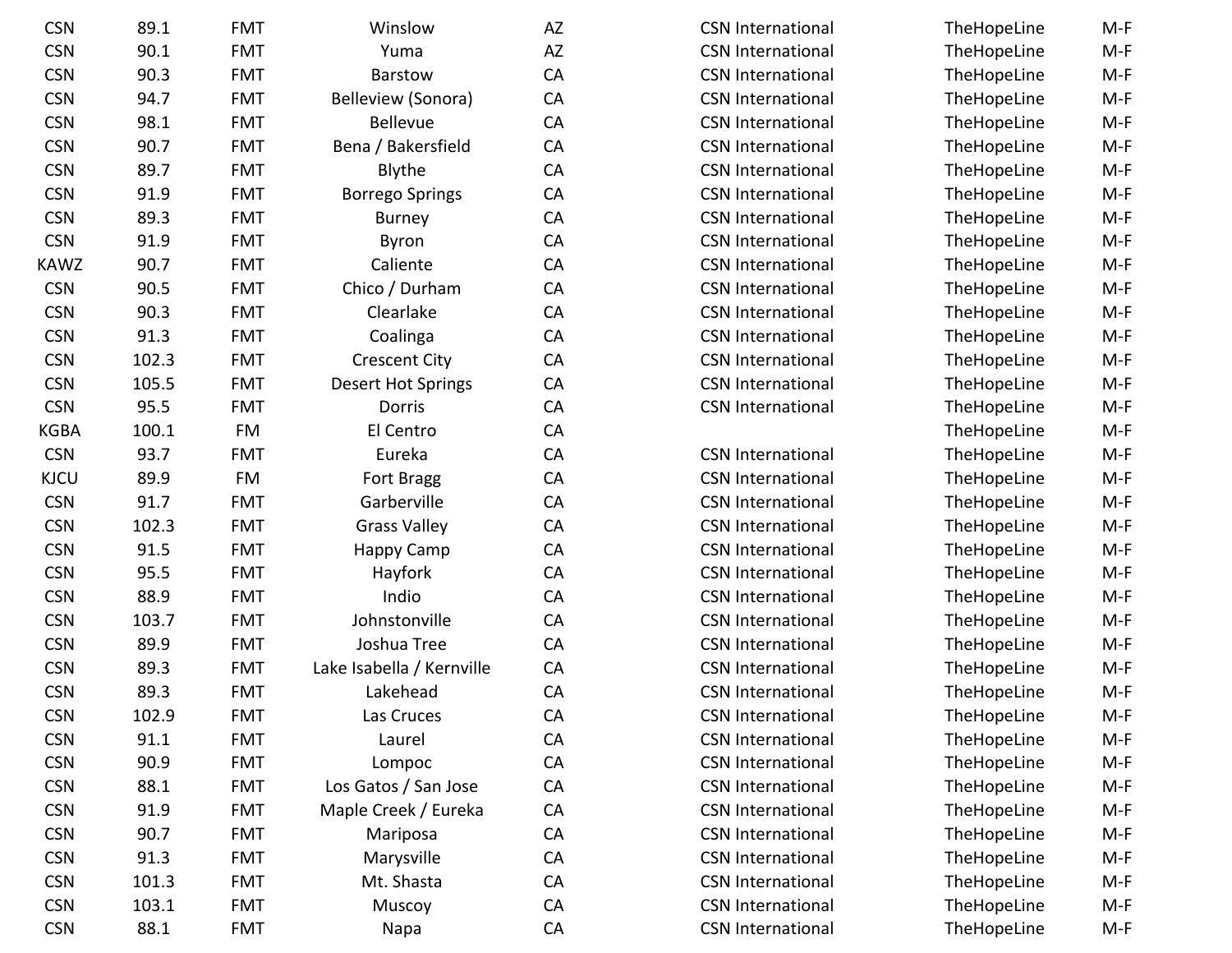| <b>CSN</b>  | 91.5  | <b>FMT</b> | North San Juan         | CA | <b>CSN International</b>             | TheHopeLine | $M-F$ |
|-------------|-------|------------|------------------------|----|--------------------------------------|-------------|-------|
| <b>CSN</b>  | 98.7  | <b>FMT</b> | Oroville               | CA | <b>CSN International</b>             | TheHopeLine | $M-F$ |
| <b>CSN</b>  | 105.5 | <b>FMT</b> | Paso Robles            | CA | <b>CSN International</b>             | TheHopeLine | $M-F$ |
| <b>CSN</b>  | 89.9  | <b>FMT</b> | Pine Grove             | CA | <b>CSN International</b>             | TheHopeLine | $M-F$ |
| <b>CSN</b>  | 91.1  | <b>FMT</b> | <b>Quartz Hill</b>     | CA | <b>CSN International</b>             | TheHopeLine | $M-F$ |
| <b>CSN</b>  | 90.3  | <b>FMT</b> | Red Bluff / Bend       | CA | <b>CSN International</b>             | TheHopeLine | $M-F$ |
| <b>KLDD</b> | 91.9  | FM         | Redding                | CA | <b>CSN International</b>             | TheHopeLine | $M-F$ |
| <b>CSN</b>  | 91.5  | <b>FMT</b> | Ridgecrest             | CA | <b>CSN International</b>             | TheHopeLine | $M-F$ |
| <b>CSN</b>  | 88.1  | <b>FMT</b> | Rincon                 | CA | <b>CSN International</b>             | TheHopeLine | $M-F$ |
| <b>CSN</b>  | 95.5  | <b>FMT</b> | Rio Linda / Sacramento | CA | <b>CSN International</b>             | TheHopeLine | $M-F$ |
| <b>CSN</b>  | 98.3  | <b>FMT</b> | Salinas                | CA | <b>CSN International</b>             | TheHopeLine | $M-F$ |
| <b>CSN</b>  | 97.7  | <b>FMT</b> | San Ardo               | CA | <b>CSN International</b>             | TheHopeLine | $M-F$ |
| <b>CSN</b>  | 90.7  | <b>FMT</b> | San Luis Obispo        | CA | <b>CSN International</b>             | TheHopeLine | $M-F$ |
| <b>CSN</b>  | 105.5 | <b>FMT</b> | San Luis Obispo        | CA | <b>CSN International</b>             | TheHopeLine | $M-F$ |
| <b>CSN</b>  | 91.5  | <b>FMT</b> | Santa Barbara          | CA | <b>CSN International</b>             | TheHopeLine | $M-F$ |
| <b>CSN</b>  | 91.1  | <b>FMT</b> | Santa Maria            | CA | <b>CSN International</b>             | TheHopeLine | $M-F$ |
| <b>CSN</b>  | 102.1 | <b>FMT</b> | Scotia                 | CA | <b>CSN International</b>             | TheHopeLine | $M-F$ |
| <b>CSN</b>  | 107.5 | <b>FMT</b> | Shasta / Redding       | CA | <b>CSN International</b>             | TheHopeLine | $M-F$ |
| <b>KMRO</b> | 95.9  | <b>FMT</b> | Soledad                | CA | <b>CSN International</b>             | TheHopeLine | $M-F$ |
| <b>CSN</b>  | 95.9  | <b>FMT</b> | Soquel                 | CA | <b>CSN International</b>             | TheHopeLine | $M-F$ |
| <b>CSN</b>  | 99.7  | <b>FMT</b> | Stockton               | CA | <b>CSN International</b>             | TheHopeLine | $M-F$ |
| <b>CSN</b>  | 88.9  | <b>FMT</b> | Susanville             | CA | <b>CSN International</b>             | TheHopeLine | $M-F$ |
| <b>CSN</b>  | 89.1  | <b>FMT</b> | Talmage / Ukiah        | CA | <b>CSN International</b>             | TheHopeLine | $M-F$ |
| <b>CSN</b>  | 98.7  | <b>FMT</b> | Truckee                | CA | <b>CSN International</b>             | TheHopeLine | $M-F$ |
| <b>CSN</b>  | 90.3  | <b>FMT</b> | Victorville            | CA | <b>CSN International</b>             | TheHopeLine | $M-F$ |
| <b>CSN</b>  | 90.3  | <b>FMT</b> | Westwood               | CA | <b>CSN International</b>             | TheHopeLine | $M-F$ |
| <b>KEFX</b> | 90.7  | <b>FMT</b> | Yankee Hill / Paradise | CA | <b>CSN International</b>             | TheHopeLine | $M-F$ |
| <b>CSN</b>  | 88.7  | <b>FMT</b> | Yreka                  | CA | <b>CSN International</b>             | TheHopeLine | $M-F$ |
| <b>KDOV</b> | 106.5 | <b>FMT</b> | Yreka                  | CA | <b>United Christian Broadcasters</b> | TheHopeLine | $M-F$ |
| <b>KDOV</b> | 106.5 | <b>FMT</b> | Yreka                  | CA | <b>United Christian Broadcasters</b> | TheHopeLine | $M-F$ |
| <b>CSN</b>  | 91.1  | <b>FMT</b> | <b>Yucca Valley</b>    | CA | <b>CSN International</b>             | TheHopeLine | $M-F$ |
| <b>CSN</b>  | 88.1  | <b>FMT</b> | Burlington             | CO | <b>CSN International</b>             | TheHopeLine | $M-F$ |
| <b>KJYE</b> | 94.5  | <b>FMT</b> | Delta                  | CO | <b>KJOL Radio Ministries</b>         | TheHopeLine | $M-F$ |
| <b>KJYE</b> | 1400  | AM         | Delta                  | CO | <b>KJOL Radio Ministries</b>         | TheHopeLine | $M-F$ |
| <b>CSN</b>  | 89.5  | <b>FMT</b> | Fort Morgan            | CO | <b>CSN</b> International             | TheHopeLine | $M-F$ |
| <b>KJOL</b> | 99.5  | <b>FMT</b> | <b>Grand Junction</b>  | CO | <b>KJOL Radio Ministries</b>         | TheHopeLine | M-F   |
|             |       |            |                        |    |                                      |             |       |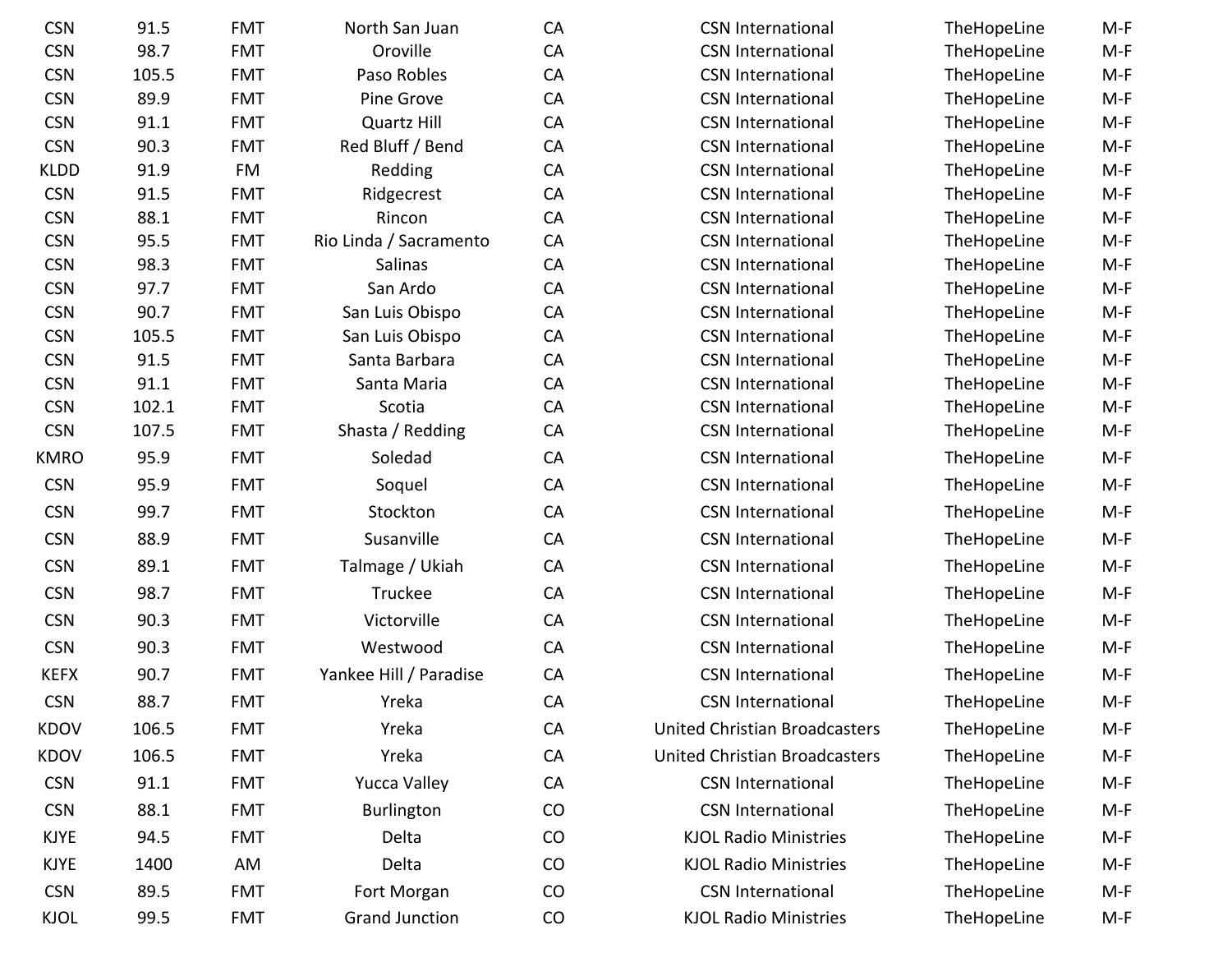| <b>KJOL</b> | 620   | AM         | <b>Grand Junction</b>     | CO             | <b>KJOL Radio Ministries</b> | TheHopeLine | $M-F$ |
|-------------|-------|------------|---------------------------|----------------|------------------------------|-------------|-------|
| <b>CSN</b>  | 88.9  | <b>FMT</b> | <b>Grand Junction</b>     | CO             | <b>CSN International</b>     | TheHopeLine | $M-F$ |
| <b>CSN</b>  | 90.1  | <b>FMT</b> | Lamar                     | CO             | <b>CSN International</b>     | TheHopeLine | $M-F$ |
| <b>CSN</b>  | 91.9  | <b>FMT</b> | Limon                     | CO             | <b>CSN International</b>     | TheHopeLine | $M-F$ |
| <b>KJOL</b> | 91.9  | <b>FM</b>  | Montrose                  | CO             | <b>KJOL Radio Ministries</b> | TheHopeLine | $M-F$ |
| <b>CSN</b>  | 90.5  | <b>FMT</b> | Montrose                  | CO             | <b>CSN International</b>     | TheHopeLine | $M-F$ |
| <b>KJOL</b> | 91.3  | <b>FMT</b> | Paonia                    | CO             | <b>KJOL Radio Ministries</b> | TheHopeLine | $M-F$ |
| <b>KAWZ</b> | 88.1  | <b>FMT</b> | Sterling                  | CO             | <b>CSN International</b>     | TheHopeLine | $M-F$ |
| <b>CSN</b>  | 91.9  | <b>FMT</b> | Yuma                      | CO             | <b>CSN International</b>     | TheHopeLine | $M-F$ |
| <b>CSN</b>  | 93.7  | <b>FMT</b> | Eastport / N Jacksonville | FL.            | <b>CSN International</b>     | TheHopeLine | $M-F$ |
| <b>CSN</b>  | 88.7  | <b>FMT</b> | <b>Gulf Breeze</b>        | FL.            | <b>CSN International</b>     | TheHopeLine | $M-F$ |
| <b>CSN</b>  | 91.3  | <b>FMT</b> | Jacksonville              | FL.            | <b>CSN International</b>     | TheHopeLine | $M-F$ |
| <b>CSN</b>  | 89.3  | <b>FMT</b> | Key West                  | <b>FL</b>      | <b>CSN International</b>     | TheHopeLine | $M-F$ |
| <b>CSN</b>  | 1610  | AM         | Largo                     | FL.            | <b>CSN International</b>     | TheHopeLine | $M-F$ |
| <b>KAWZ</b> | 88.7  | <b>FMT</b> | Panama City               | FL.            | <b>CSN International</b>     | TheHopeLine | $M-F$ |
| <b>WUJC</b> | 91.1  | FM         | St. Marks / Tallahassee   | FL             | <b>CSN International</b>     | TheHopeLine | $M-F$ |
| <b>CSN</b>  | 104.5 | <b>FMT</b> | Tallahassee               | FL.            | <b>CSN International</b>     | TheHopeLine | $M-F$ |
| <b>CSN</b>  | 88.5  | <b>FMT</b> | West Palm Beach           | <b>FL</b>      | <b>CSN International</b>     | TheHopeLine | $M-F$ |
| <b>CSN</b>  | 88.5  | <b>FMT</b> | Athens                    | GA             | <b>CSN International</b>     | TheHopeLine | $M-F$ |
| <b>CSN</b>  | 89.3  | <b>FMT</b> | <b>Blue Ridge</b>         | GA             | <b>CSN International</b>     | TheHopeLine | $M-F$ |
| <b>CSN</b>  | 91.5  | <b>FMT</b> | <b>Brunswick</b>          | GA             | <b>CSN International</b>     | TheHopeLine | $M-F$ |
| <b>CSN</b>  | 88.1  | <b>FMT</b> | <b>Buford</b>             | GA             | <b>CSN International</b>     | TheHopeLine | $M-F$ |
| <b>CSN</b>  | 91.9  | <b>FMT</b> | Gainesville               | GA             | <b>CSN International</b>     | TheHopeLine | $M-F$ |
| <b>CSN</b>  | 88.5  | <b>FMT</b> | Macon                     | GA             | <b>CSN International</b>     | TheHopeLine | $M-F$ |
| <b>CSN</b>  | 90.9  | <b>FMT</b> | Milledgeville             | GA             | <b>CSN International</b>     | TheHopeLine | $M-F$ |
| <b>CSN</b>  | 89.1  | <b>FMT</b> | Savannah                  | GA             | <b>CSN International</b>     | TheHopeLine | $M-F$ |
| <b>CSN</b>  | 90.5  | <b>FMT</b> | Snellville                | GA             | <b>CSN International</b>     | TheHopeLine | $M-F$ |
| <b>CSN</b>  | 107.5 | <b>FMT</b> | Thomasville               | GA             | <b>CSN International</b>     | TheHopeLine | $M-F$ |
| <b>CSN</b>  | 88.5  | <b>FMT</b> | <b>Warner Robins</b>      | GA             | <b>CSN International</b>     | TheHopeLine | $M-F$ |
| <b>CSN</b>  | 88.1  | <b>FMT</b> | Woodstock                 | GA             | <b>CSN International</b>     | TheHopeLine | $M-F$ |
| <b>CSN</b>  | 88.1  | <b>FMT</b> | Hilo                      | HI             | <b>CSN International</b>     | TheHopeLine | $M-F$ |
| <b>KAWZ</b> | 90.3  | <b>FMT</b> | Hilo                      | H <sub>l</sub> | <b>CSN International</b>     | TheHopeLine | $M-F$ |
| <b>CSN</b>  | 91.1  | <b>FMT</b> | Honolulu                  | H <sub>l</sub> | <b>CSN International</b>     | TheHopeLine | $M-F$ |
| <b>CSN</b>  | 90.9  | <b>FMT</b> | Kailua                    | HI             | <b>CSN International</b>     | TheHopeLine | $M-F$ |
|             |       |            |                           |                |                              |             |       |

| <b>KJOL Radio Ministries</b> | TheHopeLine | $M-F$ |
|------------------------------|-------------|-------|
| <b>CSN International</b>     | TheHopeLine | $M-F$ |
| <b>CSN International</b>     | TheHopeLine | $M-F$ |
| <b>CSN International</b>     | TheHopeLine | $M-F$ |
| <b>KJOL Radio Ministries</b> | TheHopeLine | $M-F$ |
| <b>CSN International</b>     | TheHopeLine | $M-F$ |
| <b>KJOL Radio Ministries</b> | TheHopeLine | M-F   |
| <b>CSN International</b>     | TheHopeLine | $M-F$ |
| <b>CSN International</b>     | TheHopeLine | $M-F$ |
| <b>CSN International</b>     | TheHopeLine | $M-F$ |
| <b>CSN International</b>     | TheHopeLine | $M-F$ |
| <b>CSN International</b>     | TheHopeLine | $M-F$ |
| <b>CSN International</b>     | TheHopeLine | M-F   |
| <b>CSN International</b>     | TheHopeLine | M-F   |
| <b>CSN International</b>     | TheHopeLine | $M-F$ |
| <b>CSN International</b>     | TheHopeLine | M-F   |
| <b>CSN International</b>     | TheHopeLine | M-F   |
| <b>CSN International</b>     | TheHopeLine | $M-F$ |
| <b>CSN International</b>     | TheHopeLine | M-F   |
| <b>CSN International</b>     | TheHopeLine | $M-F$ |
| <b>CSN International</b>     | TheHopeLine | M-F   |
| <b>CSN International</b>     | TheHopeLine | M-F   |
| <b>CSN International</b>     | TheHopeLine | $M-F$ |
| <b>CSN International</b>     | TheHopeLine | M-F   |
| <b>CSN International</b>     | TheHopeLine | M-F   |
| <b>CSN International</b>     | TheHopeLine | M-F   |
| <b>CSN International</b>     | TheHopeLine | M-F   |
| <b>CSN International</b>     | TheHopeLine | M-F   |
| <b>CSN International</b>     | TheHopeLine | M-F   |
| <b>CSN International</b>     | TheHopeLine | $M-F$ |
| <b>CSN International</b>     | TheHopeLine | $M-F$ |
| <b>CSN International</b>     | TheHopeLine | $M-F$ |
| <b>CSN International</b>     | TheHopeLine | M-F   |
| <b>CSN International</b>     | TheHopeLine | M-F   |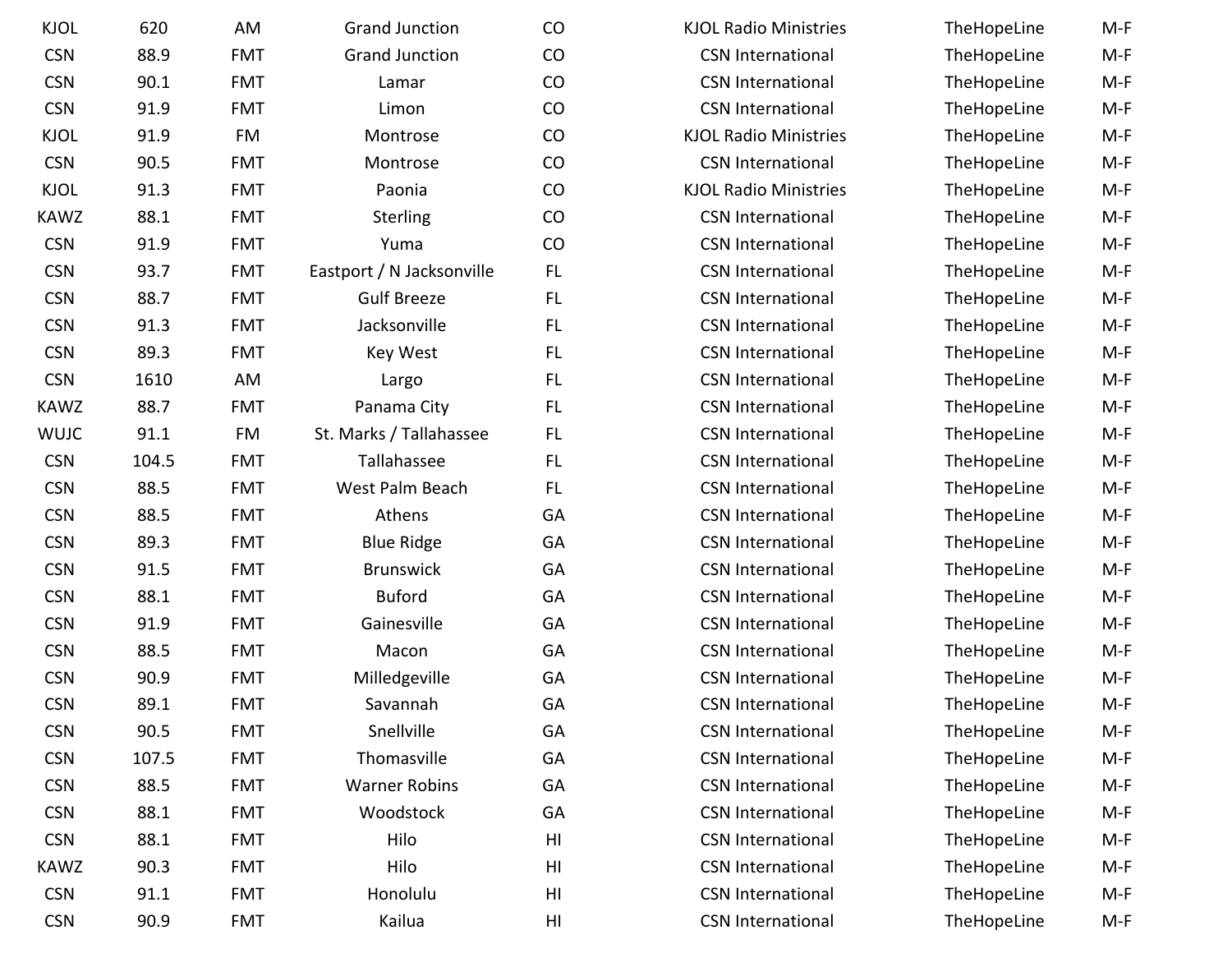| <b>CSN</b>    | 91.3        | <b>FMT</b> | Kalaoa                   | H <sub>l</sub>         | <b>CSN International</b> | TheHopeLine | $M-F$ |
|---------------|-------------|------------|--------------------------|------------------------|--------------------------|-------------|-------|
| <b>CSN</b>    | 91.3        | <b>FMT</b> | Kihei                    | H <sub>l</sub>         | <b>CSN International</b> | TheHopeLine | $M-F$ |
| <b>CSN</b>    | 88.9        | <b>FMT</b> | Lanai City               | $\mathsf{H}\mathsf{I}$ | <b>CSN International</b> | TheHopeLine | $M-F$ |
| <b>KHJC</b>   | 88.9        | <b>FM</b>  | Lihue                    | H <sub>l</sub>         | <b>CSN</b> International | TheHopeLine | $M-F$ |
| <b>CSN</b>    | 89.5        | <b>FMT</b> | Cherokee                 | IA                     | <b>CSN International</b> | TheHopeLine | $M-F$ |
| <b>CSN</b>    | 89.1        | <b>FMT</b> | Creston                  | IA                     | <b>CSN International</b> | TheHopeLine | $M-F$ |
| <b>CSN</b>    | 89.7        | <b>FMT</b> | Des Moines               | IA                     | <b>CSN International</b> | TheHopeLine | $M-F$ |
| <b>CSN</b>    | 91.5        | <b>FMT</b> | Marshalltown             | IA                     | <b>CSN International</b> | TheHopeLine | $M-F$ |
| <b>CSN</b>    | 89.1        | <b>FMT</b> | Ammon / Idaho Falls      | ID                     | <b>CSN International</b> | TheHopeLine | $M-F$ |
| <b>KJCF</b>   | 89.3        | FM         | Asotin, WA / Lewiston    | ID                     | <b>CSN International</b> | TheHopeLine | $M-F$ |
| <b>CSN</b>    | 95.7        | <b>FMT</b> | Boise (Garden City)      | ID                     | <b>CSN International</b> | TheHopeLine | $M-F$ |
| <b>CSN</b>    | 101.1       | <b>FMT</b> | <b>Burley</b>            | ID                     | <b>CSN International</b> | TheHopeLine | $M-F$ |
| <b>CSN</b>    | 100.9       | <b>FMT</b> | Cascade                  | ID                     | <b>CSN International</b> | TheHopeLine | $M-F$ |
| <b>CSN</b>    | 93.5        | <b>FMT</b> | Clarkston, WA / Lewiston | ID                     | <b>CSN International</b> | TheHopeLine | $M-F$ |
| <b>CSN</b>    | 89.3        | <b>FMT</b> | Grangeville              | ID                     | <b>CSN International</b> | TheHopeLine | $M-F$ |
| <b>CSN</b>    | 99.5        | <b>FMT</b> | Ketchum                  | ID                     | <b>CSN International</b> | TheHopeLine | $M-F$ |
| <b>KAWS</b>   | 89.1        | <b>FM</b>  | Marsing / Boise          | ID                     | <b>CSN International</b> | TheHopeLine | $M-F$ |
| <b>CSN</b>    | 99.1        | <b>FMT</b> | McCall                   | ID                     | <b>CSN International</b> | TheHopeLine | $M-F$ |
| <b>KKRH</b>   | 103.5       | <b>FMT</b> | Moscow                   | ID                     | <b>CSN International</b> | TheHopeLine | $M-F$ |
| <b>KMHI</b>   | 1240        | AM         | <b>Mountain Home</b>     | ID                     | <b>CSN International</b> | TheHopeLine | $M-F$ |
| <b>CSN</b>    | 89.1        | <b>FMT</b> | Pocatello / Chubbuck     | ID                     | <b>CSN International</b> | TheHopeLine | $M-F$ |
| <b>CSN</b>    | 90.3        | <b>FMT</b> | Salmon                   | ID                     | <b>CSN International</b> | TheHopeLine | $M-F$ |
| <b>CSN</b>    | 90.3        | <b>FMT</b> | Sandpoint                | ID                     | <b>CSN International</b> | TheHopeLine | $M-F$ |
| <b>KAWZ</b>   | 89.9        | <b>FM</b>  | <b>Twin Falls</b>        | ID                     | <b>CSN International</b> | TheHopeLine | $M-F$ |
| N Internation | $\mathbf 0$ | Individual | <b>Twin Falls</b>        | ID                     | <b>CSN International</b> | TheHopeLine | $M-F$ |
| <b>CSN</b>    | 90.5        | <b>FMT</b> | Decatur                  | IL                     | <b>CSN International</b> | TheHopeLine | $M-F$ |
| <b>CSN</b>    | 88.5        | <b>FMT</b> | Mount Vernon             | IL                     | <b>CSN International</b> | TheHopeLine | $M-F$ |
| <b>CSN</b>    | 91.1        | <b>FMT</b> | Louisville, KY / Hamburg | ${\sf IN}$             | <b>CSN International</b> | TheHopeLine | $M-F$ |
| <b>CSN</b>    | 89.3        | <b>FMT</b> | Emporia                  | KS                     | <b>CSN International</b> | TheHopeLine | $M-F$ |
| <b>CSN</b>    | 88.5        | <b>FMT</b> | Hutchinson               | KS                     | <b>CSN International</b> | TheHopeLine | $M-F$ |
| <b>CSN</b>    | 89.5        | <b>FMT</b> | Parsons                  | KS                     | <b>CSN International</b> | TheHopeLine | $M-F$ |
| <b>CSN</b>    | 89.5        | <b>FMT</b> | Topeka                   | KS                     | <b>CSN International</b> | TheHopeLine | $M-F$ |
| <b>CSN</b>    | 88.7        | <b>FMT</b> | Wichita                  | KS                     | <b>CSN International</b> | TheHopeLine | $M-F$ |
| <b>CSN</b>    | 89.3        | <b>FMT</b> | <b>Bowling Green</b>     | KY                     | <b>CSN International</b> | TheHopeLine | $M-F$ |
|               |             |            |                          |                        |                          |             |       |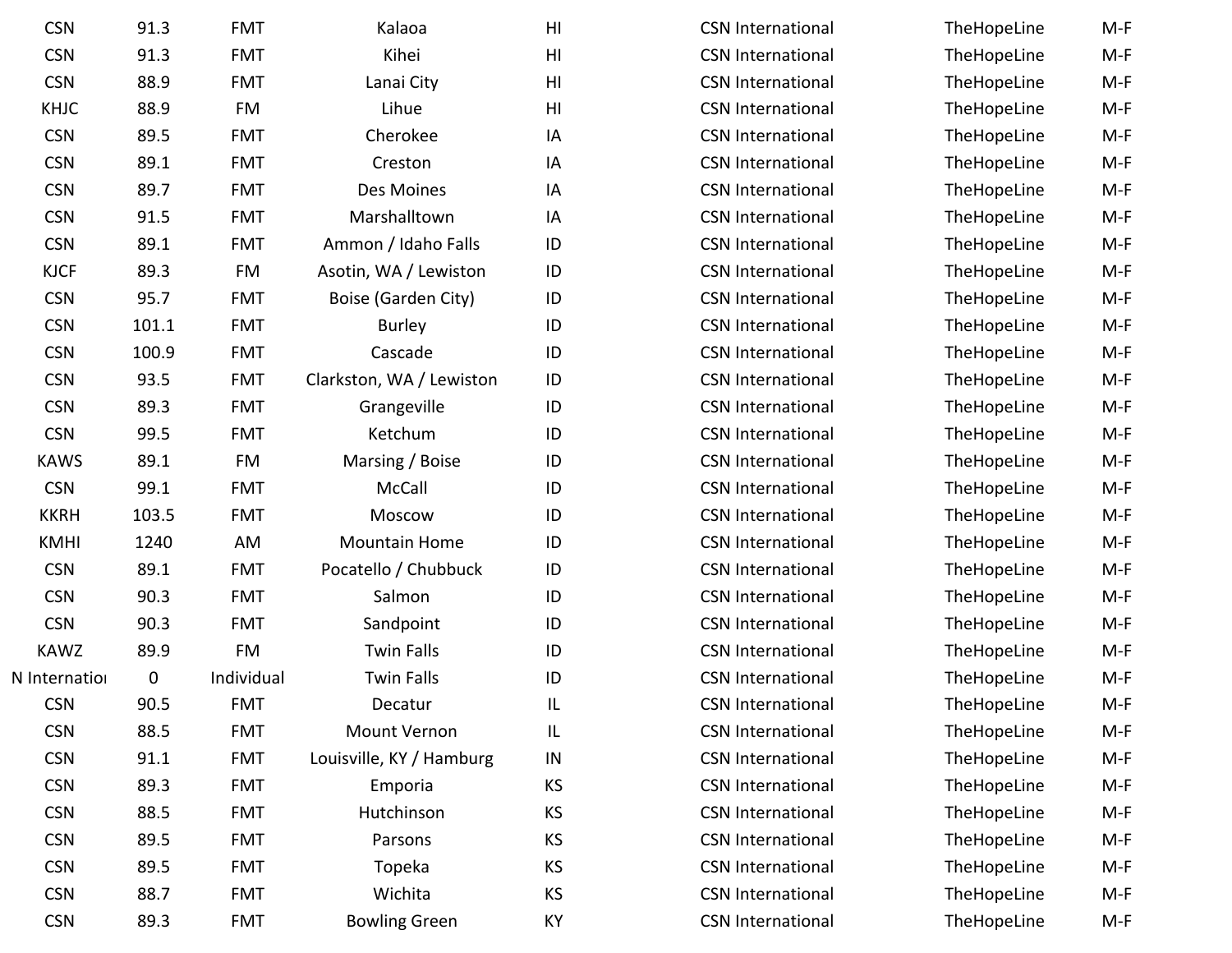| <b>CSN</b>  | 90.5  | <b>FMT</b> | Covington             | KY        | <b>CSN International</b>               | TheHopeLine | $M-F$ |
|-------------|-------|------------|-----------------------|-----------|----------------------------------------|-------------|-------|
| <b>CSN</b>  | 91.5  | <b>FMT</b> | Glasgow               | KY        | <b>CSN International</b>               | TheHopeLine | $M-F$ |
| <b>CSN</b>  | 102.7 | <b>FMT</b> | Louisville            | KY        | <b>CSN International</b>               | TheHopeLine | $M-F$ |
| <b>CSN</b>  | 90.5  | <b>FMT</b> | South Portsmouth      | KY        | <b>CSN International</b>               | TheHopeLine | $M-F$ |
| <b>CSN</b>  | 88.7  | <b>FMT</b> | Westport              | KY        | <b>CSN International</b>               | TheHopeLine | $M-F$ |
| <b>CSN</b>  | 103.7 | <b>FMT</b> | <b>Baton Rouge</b>    | LA        | <b>CSN International</b>               | TheHopeLine | $M-F$ |
| <b>CSN</b>  | 102.5 | <b>FMT</b> | Denham Springs        | LA        | <b>CSN International</b>               | TheHopeLine | $M-F$ |
| <b>CSN</b>  | 91.9  | <b>FMT</b> | Erwinville            | LA        | <b>CSN International</b>               | TheHopeLine | $M-F$ |
| <b>KIMW</b> | 105.5 | FM         | Heflin                | LA        | <b>CSN International</b>               | TheHopeLine | $M-F$ |
| <b>CSN</b>  | 88.1  | <b>FMT</b> | Jennings              | LA        | <b>CSN International</b>               | TheHopeLine | $M-F$ |
| <b>CSN</b>  | 95.3  | <b>FMT</b> | Port Allen            | LA        | <b>CSN International</b>               | TheHopeLine | $M-F$ |
| <b>WSMA</b> | 90.5  | <b>FM</b>  | Scituate              | MA        | <b>CSN International</b>               | TheHopeLine | $M-F$ |
| <b>CSN</b>  | 89.1  | <b>FMT</b> | Fruitland / Salisbury | <b>MD</b> | <b>CSN International</b>               | TheHopeLine | $M-F$ |
| <b>WGWS</b> | 88.1  | FM         | St. Mary's City       | <b>MD</b> | <b>CSN International</b>               | TheHopeLine | $M-F$ |
| <b>WWPN</b> | 101.1 | FM         | Westenport            | MD        | Santmyire Broadcasting                 | TheHopeLine | $M-F$ |
| <b>KBHW</b> | 95.3  | <b>FMT</b> | <b>Babbitt</b>        | MI        | Heartland Christian Broadcasters, Inc. | TheHopeLine | $M-F$ |
| <b>CSN</b>  | 88.1  | <b>FMT</b> | <b>Baldwin</b>        | MI        | <b>CSN International</b>               | TheHopeLine | $M-F$ |
| <b>CSN</b>  | 91.1  | <b>FMT</b> | <b>Benton Harbor</b>  | MI        | <b>CSN International</b>               | TheHopeLine | $M-F$ |
| <b>CSN</b>  | 91.5  | <b>FMT</b> | Caro / Vassar         | MI        | <b>CSN International</b>               | TheHopeLine | $M-F$ |
| <b>WRVM</b> | 105.9 | <b>FMT</b> | Iron Mountain         | MI        | WRVM Inc.                              | TheHopeLine | $M-F$ |
| <b>WMVM</b> | 95.3  | <b>FMT</b> | Iron River            | MI        | WRVM Inc.                              | TheHopeLine | $M-F$ |
| <b>WRVM</b> | 95.3  | <b>FMT</b> | Iron River            | MI        | WRVM Inc.                              | TheHopeLine | $M-F$ |
| <b>WRVM</b> | 105.3 | <b>FMT</b> | Norway                | MI        | WRVM Inc.                              | TheHopeLine | $M-F$ |
| <b>WRVM</b> | 98.7  | <b>FMT</b> | Powers                | MI        | WRVM Inc.                              | TheHopeLine | $M-F$ |
| <b>CSN</b>  | 90.7  | <b>FMT</b> | Walker / Grand Rapids | MI        | <b>CSN International</b>               | TheHopeLine | $M-F$ |
| <b>KBHW</b> | 96.1  | <b>FMT</b> | Angle Inlet           | <b>MN</b> | Heartland Christian Broadcasters, Inc. | TheHopeLine | $M-F$ |
| <b>KBHW</b> | 92.7  | <b>FMT</b> | Bemidji               | MN        | Heartland Christian Broadcasters, Inc. | TheHopeLine | M-F   |
| <b>CSN</b>  | 88.7  | <b>FMT</b> | <b>Brainerd</b>       | <b>MN</b> | <b>CSN International</b>               | TheHopeLine | $M-F$ |
| <b>KBHW</b> | 103.9 | <b>FMT</b> | Cook                  | MN        | Heartland Christian Broadcasters, Inc. | TheHopeLine | M-F   |
| <b>KBHW</b> | 95.3  | <b>FMT</b> | Ely                   | <b>MN</b> | Heartland Christian Broadcasters, Inc. | TheHopeLine | $M-F$ |
| <b>CSN</b>  | 88.1  | <b>FMT</b> | Fergus Falls          | MN        | <b>CSN International</b>               | TheHopeLine | $M-F$ |
| <b>KBHW</b> | 95.1  | <b>FMT</b> | <b>Grand Rapids</b>   | MN        | Heartland Christian Broadcasters, Inc. | TheHopeLine | $M-F$ |
| <b>CSN</b>  | 90.5  | <b>FMT</b> | <b>Grand Rapids</b>   | MN        | <b>CSN International</b>               | TheHopeLine | M-F   |
| <b>KADU</b> | 90.1  | FM         | Hibbing               | MN        | Heartland Christian Broadcasters, Inc. | TheHopeLine | M-F   |
|             |       |            |                       |           |                                        |             |       |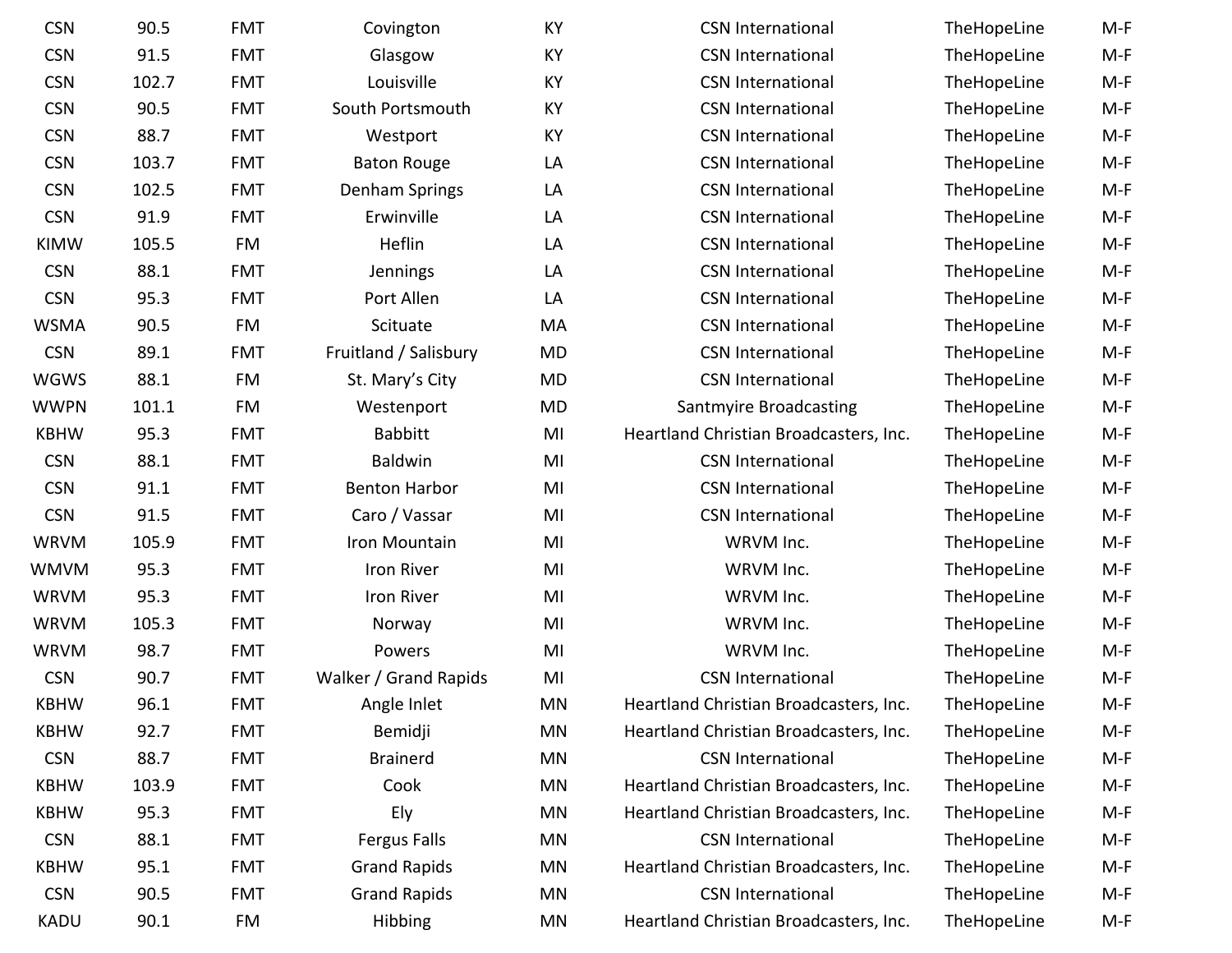| <b>KBHW</b> | 104.1 | <b>FMT</b> | <b>Hoyt Lakes</b>                 | MN        | Heartland Christian Broadcasters, Inc. | TheHopeLine | $M-F$ |
|-------------|-------|------------|-----------------------------------|-----------|----------------------------------------|-------------|-------|
| <b>KBHW</b> | 99.5  | FM         | <b>International Falls</b>        | MN        | Heartland Christian Broadcasters, Inc. | TheHopeLine | $M-F$ |
| <b>KBHW</b> | 93.5  | <b>FMT</b> | <b>Red Lake</b>                   | MN        | Heartland Christian Broadcasters, Inc. | TheHopeLine | $M-F$ |
| <b>KBHW</b> | 100.9 | <b>FMT</b> | Tower                             | MN        | Heartland Christian Broadcasters, Inc. | TheHopeLine | $M-F$ |
| <b>KBHW</b> | 95.3  | <b>FMT</b> | Virginia                          | MN        | Heartland Christian Broadcasters, Inc. | TheHopeLine | $M-F$ |
| <b>KBHW</b> | 88.7  | <b>FMT</b> | Warroad                           | MN        | Heartland Christian Broadcasters, Inc. | TheHopeLine | $M-F$ |
| <b>KGSF</b> | 99.1  | <b>FMT</b> | <b>Branson</b>                    | MO        | <b>CSN International</b>               | TheHopeLine | $M-F$ |
| <b>KLWL</b> | 88.1  | FM         | Chillicothe                       | <b>MO</b> | <b>CSN International</b>               | TheHopeLine | $M-F$ |
| <b>KTBJ</b> | 89.3  | FM         | Festus / St. Louis                | <b>MO</b> | <b>CSN International</b>               | TheHopeLine | $M-F$ |
| <b>CSN</b>  | 89.3  | <b>FMT</b> | Joplin                            | <b>MO</b> | <b>CSN International</b>               | TheHopeLine | $M-F$ |
| <b>CSN</b>  | 91.3  | <b>FMT</b> | Nevada                            | <b>MO</b> | <b>CSN International</b>               | TheHopeLine | $M-F$ |
| <b>CSN</b>  | 88.7  | <b>FMT</b> | Rogersville / Springfield         | <b>MO</b> | <b>CSN International</b>               | TheHopeLine | $M-F$ |
| <b>KRSS</b> | 92.3  | <b>FMT</b> | St. Joseph                        | <b>MO</b> | <b>CSN International</b>               | TheHopeLine | $M-F$ |
| <b>CSN</b>  | 91.9  | <b>FMT</b> | St. Louis                         | <b>MO</b> | <b>CSN International</b>               | TheHopeLine | $M-F$ |
| <b>CSN</b>  | 90.9  | <b>FMT</b> | D'iberville / Biloxi              | <b>MS</b> | <b>CSN International</b>               | TheHopeLine | $M-F$ |
| WWUN        | 101.5 | FM         | Friar's Point                     | <b>MS</b> | <b>CSN International</b>               | TheHopeLine | $M-F$ |
| <b>CSN</b>  | 91.3  | <b>FMT</b> | Meridian                          | <b>MS</b> | <b>CSN International</b>               | TheHopeLine | $M-F$ |
| <b>CSN</b>  | 91.7  | <b>FMT</b> | Raymond                           | <b>MS</b> | <b>CSN International</b>               | TheHopeLine | $M-F$ |
| <b>CSN</b>  | 91.5  | <b>FMT</b> | Waynesboro                        | <b>MS</b> | <b>CSN International</b>               | TheHopeLine | $M-F$ |
| <b>KJFT</b> | 90.3  | FM         | Arlee / Missoula                  | MT        | <b>CSN International</b>               | TheHopeLine | $M-F$ |
| <b>KGFJ</b> | 88.1  | FM         | Belt / Great Falls                | MT        | <b>CSN International</b>               | TheHopeLine | $M-F$ |
| <b>CSN</b>  | 91.3  | <b>FMT</b> | <b>Billings</b>                   | MT        | <b>CSN International</b>               | TheHopeLine | $M-F$ |
| <b>CSN</b>  | 88.1  | <b>FMT</b> | Culbertson                        | MT        | <b>CSN International</b>               | TheHopeLine | $M-F$ |
| <b>CSN</b>  | 91.5  | <b>FMT</b> | Gallatin Gateway / Bozeman        | MT        | <b>CSN International</b>               | TheHopeLine | $M-F$ |
| <b>CSN</b>  | 90.9  | <b>FMT</b> | Glendive                          | MT        | <b>CSN International</b>               | TheHopeLine | $M-F$ |
| <b>CSN</b>  | 106.9 | <b>FMT</b> | <b>Great Falls</b>                | MT        | <b>CSN International</b>               | TheHopeLine | $M-F$ |
| <b>CSN</b>  | 88.1  | <b>FMT</b> | Hamilton                          | MT        | <b>CSN International</b>               | TheHopeLine | $M-F$ |
| <b>CSN</b>  | 91.1  | <b>FMT</b> | Helena                            | MT        | <b>CSN</b> International               | TheHopeLine | $M-F$ |
| <b>CSN</b>  | 88.1  | <b>FMT</b> | Kalispell                         | MT        | <b>CSN International</b>               | TheHopeLine | $M-F$ |
| <b>CSN</b>  | 101.1 | <b>FMT</b> | Missoula                          | MT        | <b>CSN International</b>               | TheHopeLine | $M-F$ |
| <b>CSN</b>  | 90.3  | <b>FMT</b> | Polson                            | MT        | <b>CSN International</b>               | TheHopeLine | M-F   |
| <b>CSN</b>  | 99.5  | <b>FMT</b> | Whitefish                         | MT        | <b>CSN International</b>               | TheHopeLine | M-F   |
| <b>CSN</b>  | 96.7  | <b>FMT</b> | <b>3rowns Summit / Greensbord</b> | <b>NC</b> | <b>CSN International</b>               | TheHopeLine | M-F   |
| <b>CSN</b>  | 92.7  | <b>FMT</b> | Burlington                        | <b>NC</b> | <b>CSN International</b>               | TheHopeLine | M-F   |

|    | <b>MN</b> | Heartland Christian Broadcasters, Inc. | <b>TheHopeLine</b> | M-F   |
|----|-----------|----------------------------------------|--------------------|-------|
|    | <b>MN</b> | Heartland Christian Broadcasters, Inc. | TheHopeLine        | $M-F$ |
|    | <b>MN</b> | Heartland Christian Broadcasters, Inc. | TheHopeLine        | $M-F$ |
|    | MN        | Heartland Christian Broadcasters, Inc. | TheHopeLine        | $M-F$ |
|    | <b>MN</b> | Heartland Christian Broadcasters, Inc. | TheHopeLine        | $M-F$ |
|    | <b>MN</b> | Heartland Christian Broadcasters, Inc. | TheHopeLine        | $M-F$ |
|    | <b>MO</b> | <b>CSN International</b>               | TheHopeLine        | $M-F$ |
|    | <b>MO</b> | <b>CSN International</b>               | TheHopeLine        | $M-F$ |
|    | <b>MO</b> | <b>CSN International</b>               | TheHopeLine        | $M-F$ |
|    | <b>MO</b> | <b>CSN International</b>               | TheHopeLine        | $M-F$ |
|    | <b>MO</b> | <b>CSN International</b>               | TheHopeLine        | $M-F$ |
|    | <b>MO</b> | <b>CSN International</b>               | TheHopeLine        | $M-F$ |
|    | <b>MO</b> | <b>CSN International</b>               | TheHopeLine        | $M-F$ |
|    | <b>MO</b> | <b>CSN International</b>               | TheHopeLine        | $M-F$ |
|    | <b>MS</b> | <b>CSN International</b>               | TheHopeLine        | $M-F$ |
|    | <b>MS</b> | <b>CSN International</b>               | TheHopeLine        | $M-F$ |
|    | <b>MS</b> | <b>CSN International</b>               | TheHopeLine        | $M-F$ |
|    | <b>MS</b> | <b>CSN International</b>               | TheHopeLine        | $M-F$ |
|    | <b>MS</b> | <b>CSN International</b>               | TheHopeLine        | $M-F$ |
|    | MT        | <b>CSN International</b>               | TheHopeLine        | $M-F$ |
|    | MT        | <b>CSN International</b>               | TheHopeLine        | $M-F$ |
|    | MT        | <b>CSN International</b>               | TheHopeLine        | $M-F$ |
|    | MT        | <b>CSN International</b>               | TheHopeLine        | $M-F$ |
| n  | MT        | <b>CSN International</b>               | TheHopeLine        | $M-F$ |
|    | MT        | <b>CSN International</b>               | TheHopeLine        | $M-F$ |
|    | MT        | <b>CSN International</b>               | TheHopeLine        | $M-F$ |
|    | МT        | <b>CSN International</b>               | TheHopeLine        | M-F   |
|    | MT        | <b>CSN International</b>               | TheHopeLine        | M-F   |
|    | MT        | <b>CSN International</b>               | TheHopeLine        | M-F   |
|    | MT        | <b>CSN International</b>               | TheHopeLine        | M-F   |
|    | MT        | <b>CSN International</b>               | TheHopeLine        | M-F   |
|    | MT        | <b>CSN International</b>               | TheHopeLine        | M-F   |
| r٢ | <b>NC</b> | <b>CSN International</b>               | TheHopeLine        | M-F   |
|    | <b>NC</b> | <b>CSN International</b>               | TheHopeLine        | M-F   |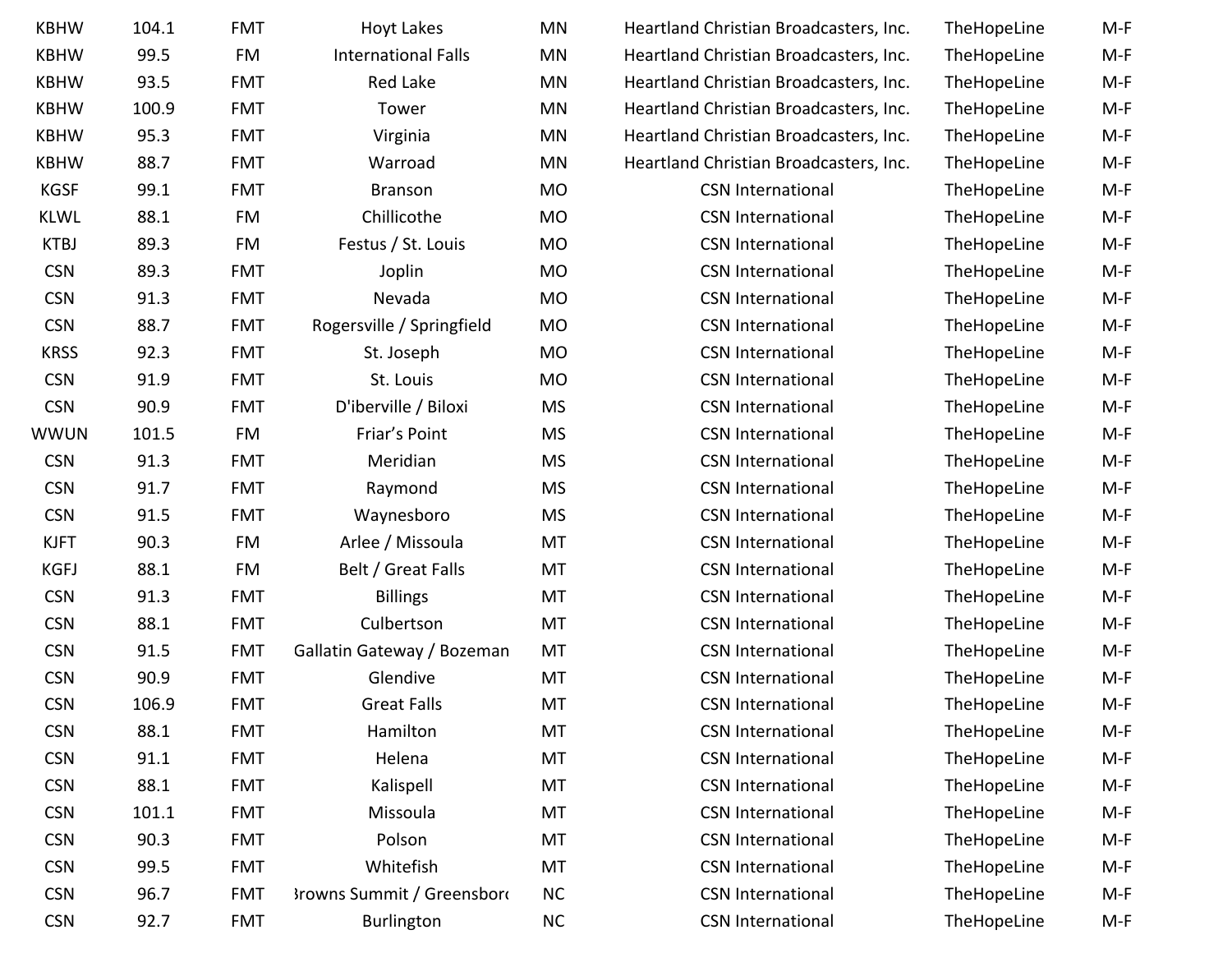| <b>CSN</b>  | 106.1 | <b>FMT</b> | Eden                   | <b>NC</b> | <b>CSN International</b>      | TheHopeLine | $M-F$ |
|-------------|-------|------------|------------------------|-----------|-------------------------------|-------------|-------|
| <b>CSN</b>  | 91.7  | <b>FMT</b> | <b>Elizabeth City</b>  | <b>NC</b> | <b>CSN International</b>      | TheHopeLine | $M-F$ |
| <b>CSN</b>  | 91.9  | <b>FMT</b> | Enka                   | NC        | <b>CSN International</b>      | TheHopeLine | $M-F$ |
| <b>CSN</b>  | 92.7  | <b>FMT</b> | <b>High Point</b>      | NC        | <b>CSN International</b>      | TheHopeLine | $M-F$ |
| <b>CSN</b>  | 88.9  | <b>FMT</b> | Lexington              | <b>NC</b> | <b>CSN International</b>      | TheHopeLine | $M-F$ |
| <b>CSN</b>  | 91.7  | <b>FMT</b> | <b>Mount Olive</b>     | <b>NC</b> | <b>CSN International</b>      | TheHopeLine | $M-F$ |
| <b>CSN</b>  | 95.1  | <b>FMT</b> | Summerfield            | <b>NC</b> | <b>CSN International</b>      | TheHopeLine | $M-F$ |
| <b>CSN</b>  | 93.5  | <b>FMT</b> | Winston-Salem          | <b>NC</b> | <b>CSN International</b>      | TheHopeLine | $M-F$ |
| <b>CSN</b>  | 88.1  | <b>FMT</b> | Dickinson              | <b>ND</b> | <b>CSN International</b>      | TheHopeLine | $M-F$ |
| <b>KNDR</b> | 104.7 | FM         | Mandan / Bismarck      | <b>ND</b> | Central Dakota Enterprise     | TheHopeLine | $M-F$ |
| <b>CSN</b>  | 88.1  | <b>FMT</b> | Williston              | <b>ND</b> | <b>CSN International</b>      | TheHopeLine | $M-F$ |
| <b>KTLX</b> | 91.3  | FM         | Columbus               | <b>NE</b> | T L C Educational Corporation | TheHopeLine | $M-F$ |
| <b>CSN</b>  | 91.9  | <b>FMT</b> | Franklin               | <b>NE</b> | <b>CSN International</b>      | TheHopeLine | $M-F$ |
| <b>CSN</b>  | 91.3  | <b>FMT</b> | Norfolk                | <b>NE</b> | <b>CSN International</b>      | TheHopeLine | $M-F$ |
| <b>CSN</b>  | 90.3  | <b>FMT</b> | Scottsbluff            | <b>NE</b> | <b>CSN International</b>      | TheHopeLine | $M-F$ |
| <b>CSN</b>  | 90.9  | <b>FMT</b> | Cape May               | NJ        | <b>CSN International</b>      | TheHopeLine | $M-F$ |
| <b>CSN</b>  | 88.5  | <b>FMT</b> | Farmington             | NM        | <b>CSN International</b>      | TheHopeLine | $M-F$ |
| <b>CSN</b>  | 90.9  | <b>FMT</b> | Gallup                 | NM        | <b>CSN International</b>      | TheHopeLine | $M-F$ |
| <b>KELP</b> | 89.3  | FM         | Las Cruces             | <b>NM</b> | <b>KELP Radio</b>             | TheHopeLine | $M-F$ |
| <b>CSN</b>  | 90.3  | <b>FMT</b> | Las Cruces             | <b>NM</b> | <b>CSN International</b>      | TheHopeLine | $M-F$ |
| <b>CSN</b>  | 89.1  | <b>FMT</b> | Portales               | <b>NM</b> | <b>CSN International</b>      | TheHopeLine | $M-F$ |
| <b>CSN</b>  | 90.5  | <b>FMT</b> | Roswell                | <b>NM</b> | <b>CSN International</b>      | TheHopeLine | $M-F$ |
| KNMA        | 88.1  | FM         | Tularosa / Alamogordo  | <b>NM</b> | <b>CSN International</b>      | TheHopeLine | $M-F$ |
| <b>CSN</b>  | 91.5  | <b>FMT</b> | <b>Battle Mountain</b> | <b>NV</b> | <b>CSN International</b>      | TheHopeLine | $M-F$ |
| <b>CSN</b>  | 99.7  | <b>FMT</b> | <b>Carson City</b>     | <b>NV</b> | <b>CSN International</b>      | TheHopeLine | $M-F$ |
| <b>CSN</b>  | 91.9  | <b>FMT</b> | Elko                   | <b>NV</b> | <b>CSN International</b>      | TheHopeLine | $M-F$ |
| <b>KAWZ</b> | 100.7 | <b>FMT</b> | Fernley                | <b>NV</b> | <b>CSN International</b>      | TheHopeLine | $M-F$ |
| <b>CSN</b>  | 90.1  | <b>FMT</b> | Las Vegas              | <b>NV</b> | <b>CSN International</b>      | TheHopeLine | $M-F$ |
| <b>CSN</b>  | 88.7  | <b>FMT</b> | Lovelock               | <b>NV</b> | <b>CSN International</b>      | TheHopeLine | $M-F$ |
| <b>CSN</b>  | 103.3 | <b>FMT</b> | Reno                   | <b>NV</b> | <b>CSN International</b>      | TheHopeLine | $M-F$ |
| <b>CSN</b>  | 91.3  | <b>FMT</b> | Riepetown / Ely        | <b>NV</b> | <b>CSN International</b>      | TheHopeLine | $M-F$ |
| <b>CSN</b>  | 90.9  | <b>FMT</b> | Round Mountain         | <b>NV</b> | <b>CSN International</b>      | TheHopeLine | M-F   |
| <b>CSN</b>  | 89.3  | <b>FMT</b> | South Lake Tahoe       | <b>NV</b> | <b>CSN International</b>      | TheHopeLine | M-F   |
| <b>CSN</b>  | 87.9  | <b>FMT</b> | Sun Valley / Reno      | <b>NV</b> | <b>CSN International</b>      | TheHopeLine | M-F   |

| CSN         | 106.1 | <b>FMT</b> | Eden                   | <b>NC</b> | <b>CSN International</b>           | TheHopeLine | M-F   |
|-------------|-------|------------|------------------------|-----------|------------------------------------|-------------|-------|
| CSN         | 91.7  | <b>FMT</b> | Elizabeth City         | <b>NC</b> | <b>CSN International</b>           | TheHopeLine | M-F   |
| CSN         | 91.9  | <b>FMT</b> | Enka                   | <b>NC</b> | <b>CSN International</b>           | TheHopeLine | $M-F$ |
| CSN         | 92.7  | <b>FMT</b> | <b>High Point</b>      | <b>NC</b> | <b>CSN International</b>           | TheHopeLine | $M-F$ |
| <b>CSN</b>  | 88.9  | <b>FMT</b> | Lexington              | <b>NC</b> | <b>CSN International</b>           | TheHopeLine | M-F   |
| CSN         | 91.7  | <b>FMT</b> | <b>Mount Olive</b>     | <b>NC</b> | <b>CSN International</b>           | TheHopeLine | $M-F$ |
| CSN         | 95.1  | <b>FMT</b> | Summerfield            | <b>NC</b> | <b>CSN International</b>           | TheHopeLine | M-F   |
| <b>CSN</b>  | 93.5  | <b>FMT</b> | Winston-Salem          | <b>NC</b> | <b>CSN International</b>           | TheHopeLine | $M-F$ |
| CSN         | 88.1  | <b>FMT</b> | Dickinson              | <b>ND</b> | <b>CSN International</b>           | TheHopeLine | $M-F$ |
| <b>NDR</b>  | 104.7 | FM         | Mandan / Bismarck      | <b>ND</b> | Central Dakota Enterprise          | TheHopeLine | M-F   |
| CSN         | 88.1  | <b>FMT</b> | Williston              | <b>ND</b> | <b>CSN International</b>           | TheHopeLine | $M-F$ |
| <b>KTLX</b> | 91.3  | FM         | Columbus               | <b>NE</b> | <b>TLC Educational Corporation</b> | TheHopeLine | $M-F$ |
| CSN         | 91.9  | <b>FMT</b> | Franklin               | <b>NE</b> | <b>CSN International</b>           | TheHopeLine | M-F   |
| CSN         | 91.3  | <b>FMT</b> | Norfolk                | <b>NE</b> | <b>CSN International</b>           | TheHopeLine | M-F   |
| <b>CSN</b>  | 90.3  | <b>FMT</b> | Scottsbluff            | <b>NE</b> | <b>CSN International</b>           | TheHopeLine | $M-F$ |
| CSN         | 90.9  | <b>FMT</b> | Cape May               | <b>NJ</b> | <b>CSN International</b>           | TheHopeLine | $M-F$ |
| CSN         | 88.5  | <b>FMT</b> | Farmington             | <b>NM</b> | <b>CSN International</b>           | TheHopeLine | M-F   |
| CSN         | 90.9  | <b>FMT</b> | Gallup                 | <b>NM</b> | <b>CSN International</b>           | TheHopeLine | M-F   |
| <b>CELP</b> | 89.3  | FM         | Las Cruces             | <b>NM</b> | <b>KELP Radio</b>                  | TheHopeLine | $M-F$ |
| CSN         | 90.3  | <b>FMT</b> | Las Cruces             | <b>NM</b> | <b>CSN International</b>           | TheHopeLine | M-F   |
| CSN         | 89.1  | <b>FMT</b> | Portales               | <b>NM</b> | <b>CSN International</b>           | TheHopeLine | $M-F$ |
| CSN         | 90.5  | <b>FMT</b> | Roswell                | <b>NM</b> | <b>CSN International</b>           | TheHopeLine | M-F   |
| NMA         | 88.1  | FM         | Tularosa / Alamogordo  | <b>NM</b> | <b>CSN International</b>           | TheHopeLine | M-F   |
| CSN         | 91.5  | <b>FMT</b> | <b>Battle Mountain</b> | <b>NV</b> | <b>CSN International</b>           | TheHopeLine | M-F   |
| CSN         | 99.7  | <b>FMT</b> | <b>Carson City</b>     | <b>NV</b> | <b>CSN International</b>           | TheHopeLine | $M-F$ |
| CSN         | 91.9  | <b>FMT</b> | Elko                   | <b>NV</b> | <b>CSN International</b>           | TheHopeLine | M-F   |
| AWZ         | 100.7 | <b>FMT</b> | Fernley                | <b>NV</b> | <b>CSN International</b>           | TheHopeLine | M-F   |
| CSN         | 90.1  | <b>FMT</b> | Las Vegas              | <b>NV</b> | <b>CSN International</b>           | TheHopeLine | $M-F$ |
| CSN         | 88.7  | <b>FMT</b> | Lovelock               | <b>NV</b> | <b>CSN International</b>           | TheHopeLine | $M-F$ |
| CSN         | 103.3 | <b>FMT</b> | Reno                   | <b>NV</b> | <b>CSN International</b>           | TheHopeLine | M-F   |
| CSN         | 91.3  | <b>FMT</b> | Riepetown / Ely        | <b>NV</b> | <b>CSN International</b>           | TheHopeLine | M-F   |
| CSN         | 90.9  | <b>FMT</b> | Round Mountain         | <b>NV</b> | <b>CSN International</b>           | TheHopeLine | M-F   |
| CSN         | 89.3  | <b>FMT</b> | South Lake Tahoe       | <b>NV</b> | <b>CSN International</b>           | TheHopeLine | $M-F$ |
| CSN         | 87.9  | <b>FMT</b> | Sun Valley / Reno      | <b>NV</b> | <b>CSN International</b>           | TheHopeLine | M-F   |
|             |       |            |                        |           |                                    |             |       |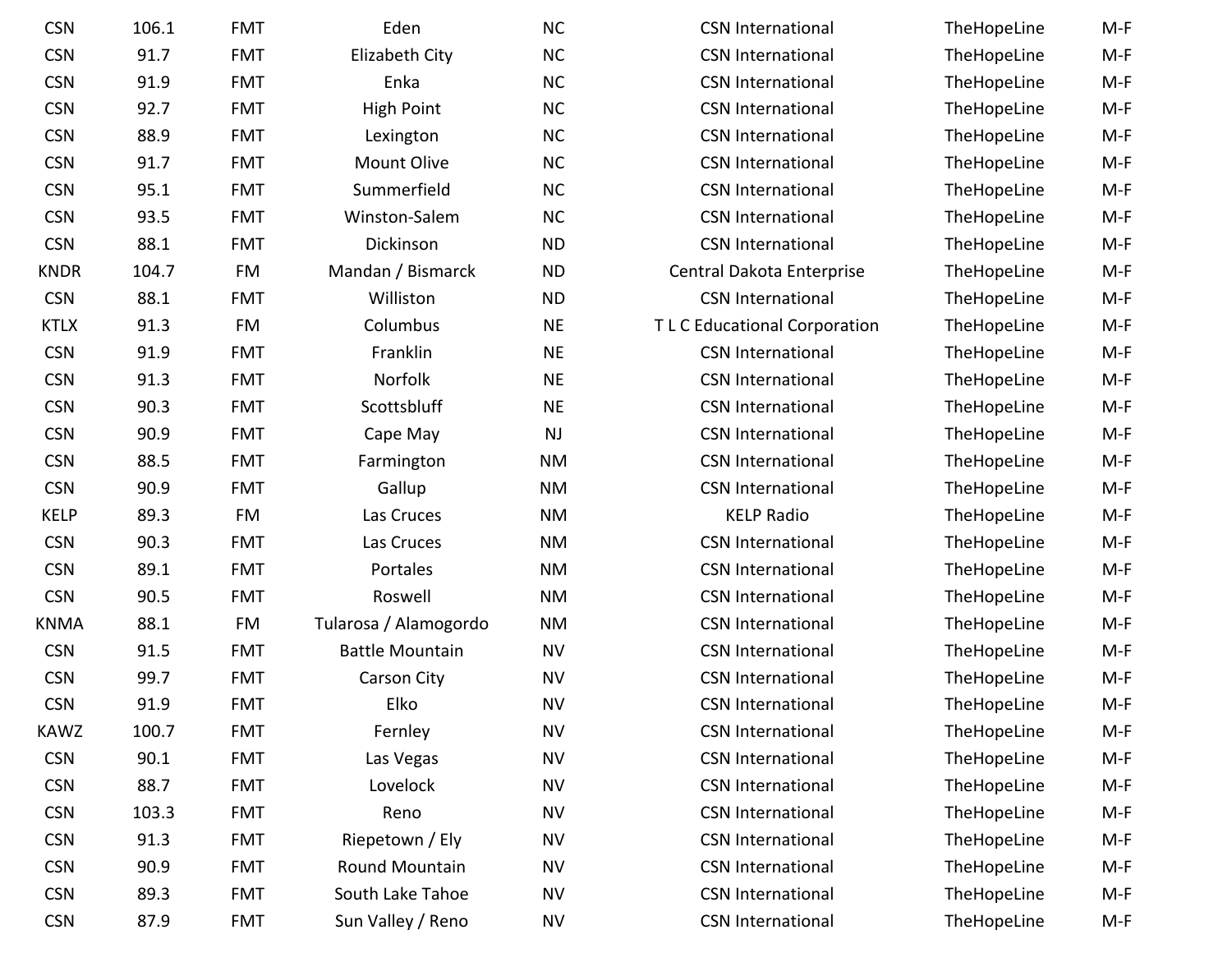| <b>CSN</b>  | 89.5  | <b>FMT</b> | Tonopah                 | <b>NV</b> | <b>CSN International</b>                  | TheHopeLine | M-F   |
|-------------|-------|------------|-------------------------|-----------|-------------------------------------------|-------------|-------|
| <b>CSN</b>  | 92.5  | <b>FMT</b> | Wells                   | <b>NV</b> | <b>CSN International</b>                  | TheHopeLine | $M-F$ |
| <b>CSN</b>  | 88.1  | <b>FMT</b> | Winnemucca              | <b>NV</b> | <b>CSN International</b>                  | TheHopeLine | $M-F$ |
| <b>CSN</b>  | 104.9 | <b>FMT</b> | Binghamton              | <b>NY</b> | <b>CSN International</b>                  | TheHopeLine | $M-F$ |
| <b>CSN</b>  | 90.7  | <b>FMT</b> | Oswego                  | <b>NY</b> | <b>CSN International</b>                  | TheHopeLine | $M-F$ |
| <b>WSFW</b> | 1110  | AM         | Seneca Falls            | <b>NY</b> | <b>CSN International</b>                  | TheHopeLine | $M-F$ |
| <b>WSFW</b> | 107.1 | <b>FMT</b> | Seneca Falls            | <b>NY</b> | <b>CSN International</b>                  | TheHopeLine | $M-F$ |
| <b>WIFF</b> | 90.1  | FM         | Windsor                 | <b>NY</b> | <b>CSN International</b>                  | TheHopeLine | $M-F$ |
| <b>CSN</b>  | 89.3  | <b>FMT</b> | Hamler                  | OH        | <b>CSN International</b>                  | TheHopeLine | $M-F$ |
| <b>CSN</b>  | 99.5  | <b>FMT</b> | Perrysburg / Toledo     | OH        | <b>CSN International</b>                  | TheHopeLine | $M-F$ |
| <b>WWYC</b> | 1560  | AM         | Toledo                  | OH        | <b>CSN International</b>                  | TheHopeLine | $M-F$ |
| <b>CSN</b>  | 88.1  | <b>FMT</b> | Arapaho / Clinton       | OK        | <b>CSN International</b>                  | TheHopeLine | $M-F$ |
| <b>CSN</b>  | 91.3  | <b>FMT</b> | Berlin / Elk City       | OK        | <b>CSN International</b>                  | TheHopeLine | $M-F$ |
| <b>KJCC</b> | 89.5  | FM         | Carnegie                | OK        | <b>CSN International</b>                  | TheHopeLine | $M-F$ |
| <b>CSN</b>  | 102.3 | <b>FMT</b> | Chickasha               | OK        | <b>CSN International</b>                  | TheHopeLine | $M-F$ |
| <b>CSN</b>  | 90.7  | <b>FMT</b> | Durant                  | OK        | <b>CSN International</b>                  | TheHopeLine | $M-F$ |
| <b>CSN</b>  | 101.1 | <b>FMT</b> | Edmond / Oklahoma City  | OK        | <b>CSN International</b>                  | TheHopeLine | $M-F$ |
| <b>KWXC</b> | 88.9  | FM         | Grove                   | OK        | CSN International (AFFILIATE-SIMULCASTING | TheHopeLine | $M-F$ |
| <b>CSN</b>  | 89.5  | <b>FMT</b> | Oklahoma City           | OK        | <b>CSN International</b>                  | TheHopeLine | $M-F$ |
| <b>CSN</b>  | 89.3  | <b>FMT</b> | Wister / Fort Smith, AR | OK        | <b>CSN International</b>                  | TheHopeLine | $M-F$ |
| <b>CSN</b>  | 88.7  | <b>FMT</b> | Woodward                | OK        | <b>CSN International</b>                  | TheHopeLine | $M-F$ |
| <b>CSN</b>  | 97.3  | <b>FMT</b> | Ashland                 | <b>OR</b> | <b>CSN International</b>                  | TheHopeLine | $M-F$ |
| <b>KDOV</b> | 107.9 | <b>FMT</b> | Ashland                 | <b>OR</b> | United Christian Broadcasters             | TheHopeLine | $M-F$ |
| <b>KDOV</b> | 107.9 | <b>FMT</b> | Ashland                 | <b>OR</b> | United Christian Broadcasters             | TheHopeLine | $M-F$ |
| <b>KDOV</b> | 102.3 | <b>FMT</b> | Azalea                  | <b>OR</b> | <b>United Christian Broadcasters</b>      | TheHopeLine | $M-F$ |
| <b>KDOV</b> | 102.3 | <b>FMT</b> | Azalea                  | <b>OR</b> | <b>United Christian Broadcasters</b>      | TheHopeLine | $M-F$ |
| <b>CSN</b>  | 88.5  | <b>FMT</b> | <b>Baker City</b>       | OR        | <b>CSN International</b>                  | TheHopeLine | M-F   |
| KDJC        | 88.1  | FM         | Baker City / La Grande  | <b>OR</b> | <b>CSN International</b>                  | TheHopeLine | $M-F$ |
| <b>KICE</b> | 94.9  | FM         | Bend / Terrebonne       | OR        | <b>United Christian Broadcasters</b>      | TheHopeLine | M-F   |
| <b>KICE</b> | 94.9  | FM         | Bend / Terrebonne       | OR        | <b>United Christian Broadcasters</b>      | TheHopeLine | $M-F$ |
| <b>CSN</b>  | 88.1  | <b>FMT</b> | <b>Brookings</b>        | <b>OR</b> | <b>CSN International</b>                  | TheHopeLine | $M-F$ |
| <b>KDOB</b> | 91.5  | FM         | <b>Brookings</b>        | OR        | <b>United Christian Broadcasters</b>      | TheHopeLine | $M-F$ |
| <b>KDOB</b> | 91.5  | FM         | <b>Brookings</b>        | <b>OR</b> | <b>United Christian Broadcasters</b>      | TheHopeLine | $M-F$ |
| <b>CSN</b>  | 88.3  | <b>FMT</b> | Canyonville             | <b>OR</b> | <b>CSN International</b>                  | TheHopeLine | $M-F$ |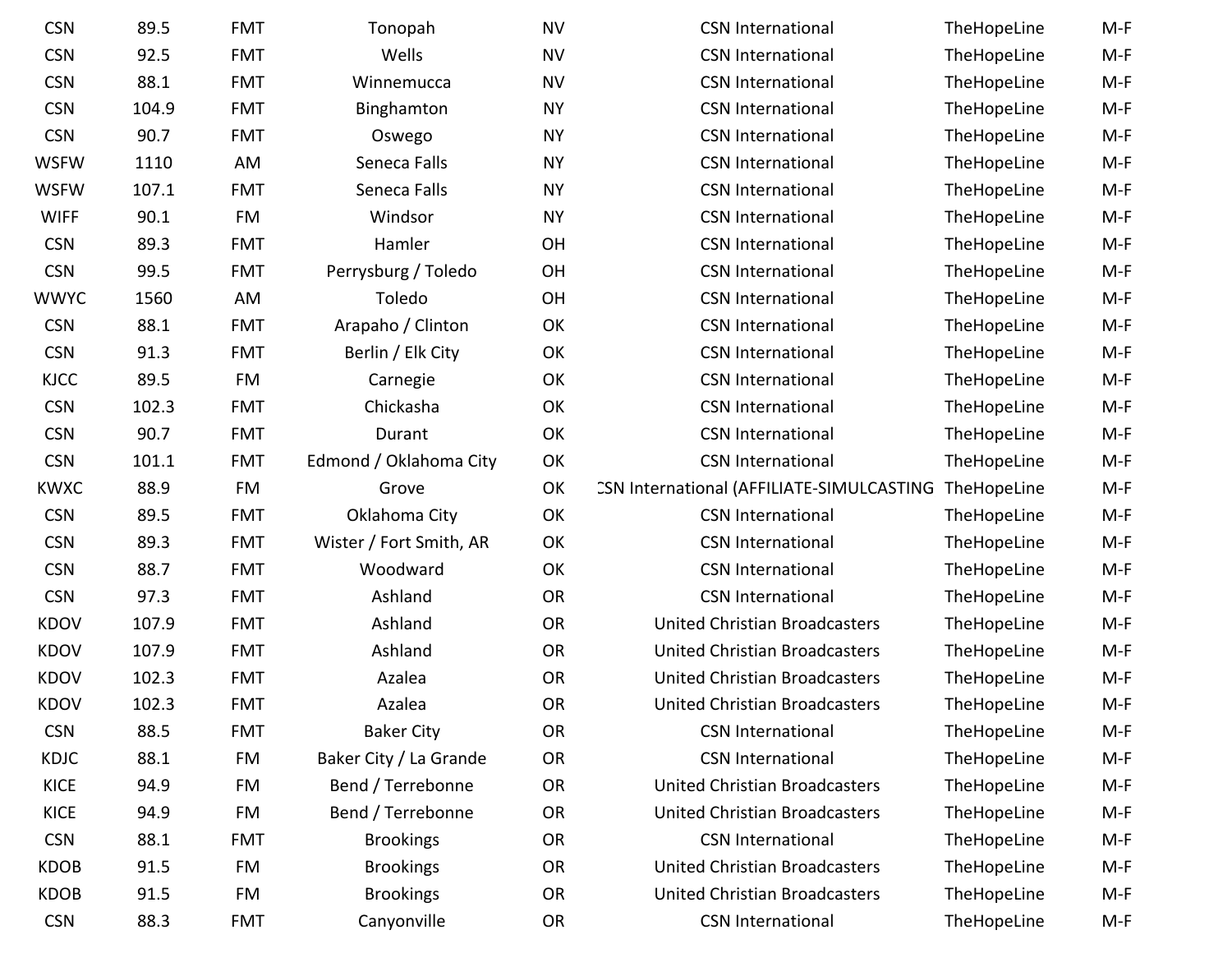| <b>CSN</b>  | 91.5  | <b>FMT</b> | Cave Junction            | <b>OR</b> | <b>CSN International</b>             | TheHopeLine | $M-F$ |
|-------------|-------|------------|--------------------------|-----------|--------------------------------------|-------------|-------|
| <b>KDOV</b> | 106.5 | <b>FMT</b> | Cave Junction            | <b>OR</b> | <b>United Christian Broadcasters</b> | TheHopeLine | $M-F$ |
| <b>KDOV</b> | 106.5 | <b>FMT</b> | Cave Junction            | <b>OR</b> | <b>United Christian Broadcasters</b> | TheHopeLine | $M-F$ |
| <b>KDOV</b> | 92.1  | <b>FMT</b> | <b>Central Point</b>     | <b>OR</b> | United Christian Broadcasters        | TheHopeLine | $M-F$ |
| <b>KDOV</b> | 92.1  | <b>FMT</b> | <b>Central Point</b>     | <b>OR</b> | <b>United Christian Broadcasters</b> | TheHopeLine | $M-F$ |
| <b>CSN</b>  | 99.5  | <b>FMT</b> | Cloverdale / Eugene      | <b>OR</b> | <b>CSN International</b>             | TheHopeLine | $M-F$ |
| <b>CSN</b>  | 91.1  | <b>FMT</b> | Colton                   | <b>OR</b> | <b>CSN International</b>             | TheHopeLine | $M-F$ |
| <b>KJCH</b> | 90.9  | FM         | Coos Bay                 | <b>OR</b> | <b>CSN International</b>             | TheHopeLine | $M-F$ |
| <b>CSN</b>  | 102.1 | <b>FMT</b> | Coos Bay                 | <b>OR</b> | <b>CSN International</b>             | TheHopeLine | $M-F$ |
| <b>KDCB</b> | 89.5  | FM         | Coos Bay                 | <b>OR</b> | <b>United Christian Broadcasters</b> | TheHopeLine | $M-F$ |
| <b>KDCB</b> | 89.5  | FM         | Coos Bay                 | <b>OR</b> | <b>United Christian Broadcasters</b> | TheHopeLine | $M-F$ |
| <b>CSN</b>  | 90.3  | <b>FMT</b> | Corvallis                | <b>OR</b> | <b>CSN International</b>             | TheHopeLine | $M-F$ |
| <b>CSN</b>  | 102.5 | <b>FMT</b> | Elwood                   | <b>OR</b> | <b>CSN International</b>             | TheHopeLine | $M-F$ |
| <b>CSN</b>  | 89.3  | <b>FMT</b> | Florence                 | <b>OR</b> | <b>CSN International</b>             | TheHopeLine | $M-F$ |
| <b>CSN</b>  | 88.9  | <b>FMT</b> | Glide / Roseburg         | <b>OR</b> | <b>CSN International</b>             | TheHopeLine | $M-F$ |
| <b>CSN</b>  | 88.3  | <b>FMT</b> | Gold Beach               | <b>OR</b> | <b>CSN International</b>             | TheHopeLine | $M-F$ |
| <b>KDOV</b> | 88.1  | <b>FMT</b> | <b>Grants Pass</b>       | <b>OR</b> | United Christian Broadcasters        | TheHopeLine | $M-F$ |
| <b>KDOV</b> | 88.1  | <b>FMT</b> | <b>Grants Pass</b>       | <b>OR</b> | <b>United Christian Broadcasters</b> | TheHopeLine | $M-F$ |
| <b>CSN</b>  | 90.5  | <b>FMT</b> | <b>Grants Pass-North</b> | <b>OR</b> | <b>CSN International</b>             | TheHopeLine | $M-F$ |
| <b>KQDL</b> | 89.1  | FM         | Hines / Burns            | <b>OR</b> | <b>CSN International</b>             | TheHopeLine | $M-F$ |
| <b>KGNR</b> | 91.9  | FM         | John Day                 | <b>OR</b> | <b>CSN International</b>             | TheHopeLine | $M-F$ |
| <b>KPIJ</b> | 88.5  | FM         | Junction City            | <b>OR</b> | <b>CSN International</b>             | TheHopeLine | $M-F$ |
| <b>CSN</b>  | 97.1  | <b>FMT</b> | Keno / Klamath Falls     | <b>OR</b> | <b>CSN International</b>             | TheHopeLine | $M-F$ |
| <b>KDOV</b> | 101.3 | <b>FMT</b> | Klamath Falls            | <b>OR</b> | <b>United Christian Broadcasters</b> | TheHopeLine | $M-F$ |
| <b>KDOV</b> | 101.3 | <b>FMT</b> | <b>Klamath Falls</b>     | <b>OR</b> | <b>United Christian Broadcasters</b> | TheHopeLine | $M-F$ |
| <b>CSN</b>  | 91.9  | <b>FMT</b> | Lakeview                 | <b>OR</b> | <b>CSN International</b>             | TheHopeLine | $M-F$ |
| <b>CSN</b>  | 107.1 | <b>FMT</b> | Medford                  | <b>OR</b> | <b>CSN International</b>             | TheHopeLine | M-F   |
| <b>KDOV</b> | 91.7  | FM         | Medford                  | OR        | <b>United Christian Broadcasters</b> | TheHopeLine | $M-F$ |
| <b>KDOV</b> | 91.7  | FM         | Medford                  | <b>OR</b> | United Christian Broadcasters        | TheHopeLine | M-F   |
| <b>CSN</b>  | 101.3 | <b>FMT</b> | Merlin / Grants Pass     | <b>OR</b> | <b>CSN</b> International             | TheHopeLine | $M-F$ |
| <b>CSN</b>  | 88.1  | <b>FMT</b> | Pendleton                | <b>OR</b> | <b>CSN International</b>             | TheHopeLine | M-F   |
| <b>KDOV</b> | 105.9 | <b>FMT</b> | Pinehurst                | <b>OR</b> | United Christian Broadcasters        | TheHopeLine | $M-F$ |
| <b>KDOV</b> | 105.9 | <b>FMT</b> | Pinehurst                | <b>OR</b> | <b>United Christian Broadcasters</b> | TheHopeLine | M-F   |
| <b>KDPO</b> | 91.9  | FM         | Port Orford              | <b>OR</b> | United Christian Broadcasters        | TheHopeLine | M-F   |
|             |       |            |                          |           |                                      |             |       |

| <b>CSN International</b>             | TheHopeLine | M-F   |
|--------------------------------------|-------------|-------|
| <b>United Christian Broadcasters</b> | TheHopeLine | $M-F$ |
| <b>United Christian Broadcasters</b> | TheHopeLine | $M-F$ |
| <b>United Christian Broadcasters</b> | TheHopeLine | $M-F$ |
| <b>United Christian Broadcasters</b> | TheHopeLine | $M-F$ |
| <b>CSN International</b>             | TheHopeLine | $M-F$ |
| <b>CSN International</b>             | TheHopeLine | M-F   |
| <b>CSN International</b>             | TheHopeLine | $M-F$ |
| <b>CSN International</b>             | TheHopeLine | $M-F$ |
| <b>United Christian Broadcasters</b> | TheHopeLine | $M-F$ |
| <b>United Christian Broadcasters</b> | TheHopeLine | $M-F$ |
| <b>CSN International</b>             | TheHopeLine | $M-F$ |
| <b>CSN International</b>             | TheHopeLine | $M-F$ |
| <b>CSN International</b>             | TheHopeLine | $M-F$ |
| <b>CSN International</b>             | TheHopeLine | M-F   |
| <b>CSN International</b>             | TheHopeLine | $M-F$ |
| <b>United Christian Broadcasters</b> | TheHopeLine | M-F   |
| <b>United Christian Broadcasters</b> | TheHopeLine | $M-F$ |
| <b>CSN International</b>             | TheHopeLine | $M-F$ |
| <b>CSN International</b>             | TheHopeLine | $M-F$ |
| <b>CSN International</b>             | TheHopeLine | $M-F$ |
| <b>CSN International</b>             | TheHopeLine | $M-F$ |
| <b>CSN International</b>             | TheHopeLine | $M-F$ |
| <b>United Christian Broadcasters</b> | TheHopeLine | M-F   |
| <b>United Christian Broadcasters</b> | TheHopeLine | M-F   |
| <b>CSN International</b>             | TheHopeLine | M-F   |
| <b>CSN International</b>             | TheHopeLine | M-F   |
| <b>United Christian Broadcasters</b> | TheHopeLine | M-F   |
| <b>United Christian Broadcasters</b> | TheHopeLine | M-F   |
| <b>CSN International</b>             | TheHopeLine | M-F   |
| <b>CSN International</b>             | TheHopeLine | M-F   |
| <b>United Christian Broadcasters</b> | TheHopeLine | $M-F$ |
| <b>United Christian Broadcasters</b> | TheHopeLine | M-F   |
| <b>United Christian Broadcasters</b> | TheHopeLine | M-F   |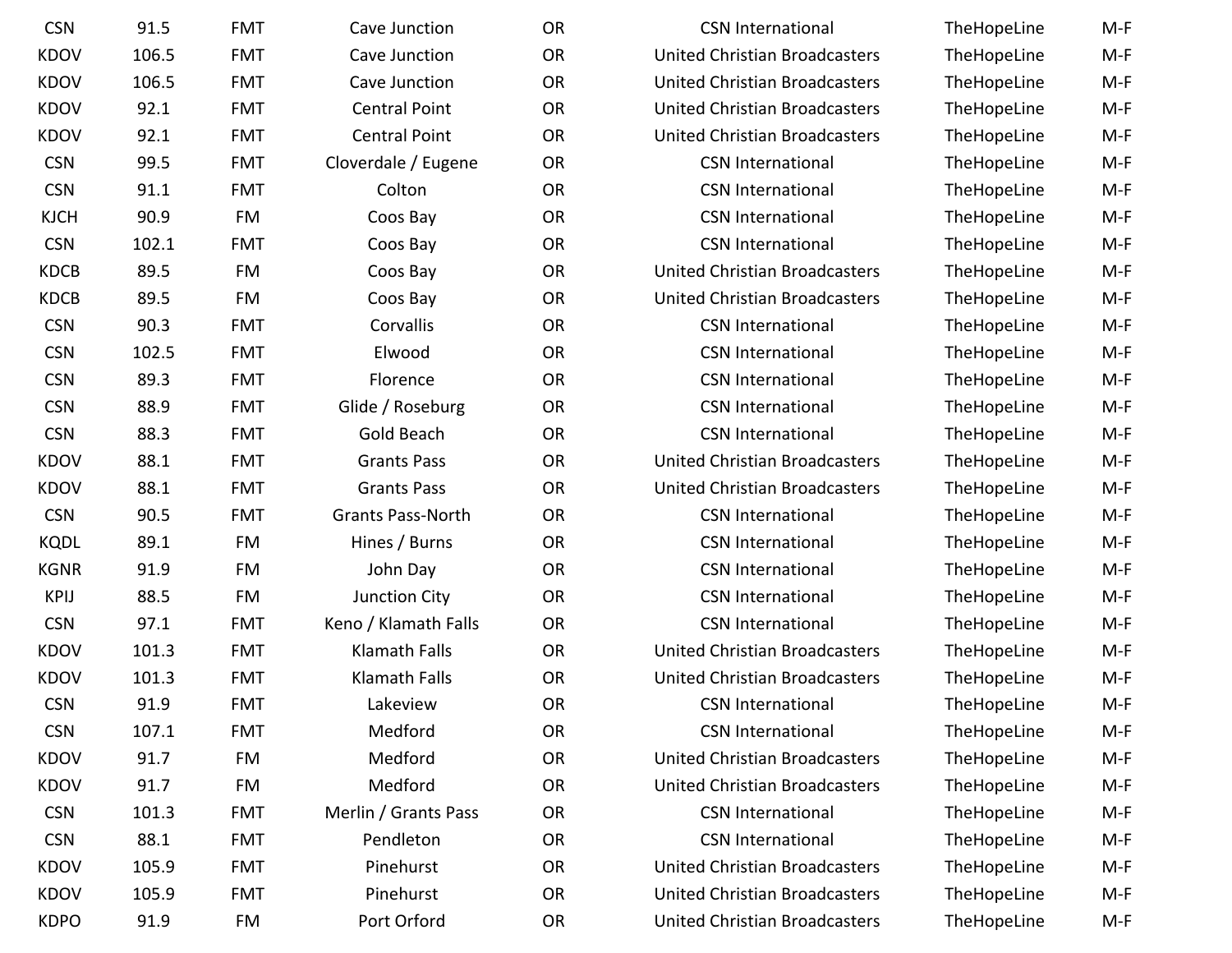| <b>KDPO</b> | 91.9  | <b>FM</b>  | Port Orford            | <b>OR</b> | <b>United Christian Broadcasters</b> | TheHopeLine | $M-F$ |
|-------------|-------|------------|------------------------|-----------|--------------------------------------|-------------|-------|
| <b>CSN</b>  | 91.9  | <b>FMT</b> | Portland               | <b>OR</b> | <b>CSN International</b>             | TheHopeLine | $M-F$ |
| <b>CSN</b>  | 105.5 | <b>FMT</b> | Portland (West)        | <b>OR</b> | <b>CSN International</b>             | TheHopeLine | $M-F$ |
| <b>CSN</b>  | 106.7 | <b>FMT</b> | <b>Powell Butte</b>    | <b>OR</b> | <b>CSN International</b>             | TheHopeLine | $M-F$ |
| <b>KGNR</b> | 88.9  | <b>FMT</b> | Prairie City           | <b>OR</b> | <b>CSN International</b>             | TheHopeLine | $M-F$ |
| <b>KKJA</b> | 89.9  | FM         | Redmond                | OR        | <b>CSN International</b>             | TheHopeLine | $M-F$ |
| <b>CSN</b>  | 95.5  | <b>FMT</b> | Reedsport              | <b>OR</b> | <b>CSN International</b>             | TheHopeLine | $M-F$ |
| <b>CSN</b>  | 90.7  | <b>FMT</b> | Roseburg               | <b>OR</b> | <b>CSN International</b>             | TheHopeLine | $M-F$ |
| <b>KAWZ</b> | 105.9 | <b>FMT</b> | Seaside                | <b>OR</b> | <b>CSN International</b>             | TheHopeLine | $M-F$ |
| <b>CSN</b>  | 103.9 | <b>FMT</b> | Selma                  | <b>OR</b> | <b>CSN International</b>             | TheHopeLine | $M-F$ |
| <b>CSN</b>  | 89.1  | <b>FMT</b> | Sprague River          | <b>OR</b> | <b>CSN International</b>             | TheHopeLine | $M-F$ |
| <b>CSN</b>  | 88.9  | <b>FMT</b> | The Dalles             | <b>OR</b> | <b>CSN International</b>             | TheHopeLine | $M-F$ |
| <b>CSN</b>  | 89.3  | <b>FMT</b> | Hammett / Erie         | PA        | <b>CSN International</b>             | TheHopeLine | $M-F$ |
| <b>CSN</b>  | 91.9  | <b>FMT</b> | York / Marietta        | PA        | <b>CSN International</b>             | TheHopeLine | $M-F$ |
| <b>CSN</b>  | 91.5  | <b>FMT</b> | Bluffton / Hilton Head | SC        | <b>CSN International</b>             | TheHopeLine | $M-F$ |
| <b>CSN</b>  | 90.3  | <b>FMT</b> | Charleston             | SC        | <b>CSN International</b>             | TheHopeLine | $M-F$ |
| <b>CSN</b>  | 89.3  | <b>FMT</b> | Columbia               | <b>SC</b> | <b>CSN International</b>             | TheHopeLine | $M-F$ |
| <b>CSN</b>  | 88.5  | <b>FMT</b> | Conway                 | SC        | <b>CSN International</b>             | TheHopeLine | $M-F$ |
| <b>CSN</b>  | 89.1  | <b>FMT</b> | Florence               | <b>SC</b> | <b>CSN International</b>             | TheHopeLine | $M-F$ |
| <b>CSN</b>  | 90.7  | <b>FMT</b> | Greenville             | SC        | <b>CSN International</b>             | TheHopeLine | $M-F$ |
| <b>CSN</b>  | 88.7  | <b>FMT</b> | Kingstree              | SC        | <b>CSN International</b>             | TheHopeLine | $M-F$ |
| <b>CSN</b>  | 90.1  | <b>FMT</b> | Lexington              | <b>SC</b> | <b>CSN International</b>             | TheHopeLine | $M-F$ |
| <b>CSN</b>  | 89.5  | <b>FMT</b> | Myrtle Beach           | <b>SC</b> | <b>CSN International</b>             | TheHopeLine | $M-F$ |
| <b>CSN</b>  | 97.1  | <b>FMT</b> | Olympia / Columbia     | SC        | <b>CSN International</b>             | TheHopeLine | $M-F$ |
| <b>CSN</b>  | 92.9  | <b>FMT</b> | Sandy / Johns Island   | $\sf SC$  | <b>CSN International</b>             | TheHopeLine | $M-F$ |
| <b>CSN</b>  | 88.1  | <b>FMT</b> | Aberdeen               | <b>SD</b> | <b>CSN International</b>             | TheHopeLine | $M-F$ |
| <b>KWRC</b> | 90.9  | FM         | Hermosa                | <b>SD</b> | <b>CSN International</b>             | TheHopeLine | $M-F$ |
| <b>CSN</b>  | 91.7  | <b>FMT</b> | Rapid City             | SD        | <b>CSN International</b>             | TheHopeLine | $M-F$ |
| <b>WSLV</b> | 1110  | AM         | Ardmore                | ΤN        |                                      | TheHopeLine | $M-F$ |
| <b>WSLV</b> | 105.1 | <b>FMT</b> | Ardmore                | <b>TN</b> |                                      | TheHopeLine | $M-F$ |
| <b>CSN</b>  | 90.7  | <b>FMT</b> | Brentwood / Nashville  | ΤN        | <b>CSN International</b>             | TheHopeLine | $M-F$ |
| <b>CSN</b>  | 88.5  | <b>FMT</b> | Chattanooga            | TN        | <b>CSN International</b>             | TheHopeLine | $M-F$ |
| <b>CSN</b>  | 89.1  | <b>FMT</b> | Dickson                | TN        | <b>CSN International</b>             | TheHopeLine | $M-F$ |
| <b>CSN</b>  | 105.3 | <b>FMT</b> | Lebanon / E Nashville  | <b>TN</b> | <b>CSN International</b>             | TheHopeLine | $M-F$ |
|             |       |            |                        |           |                                      |             |       |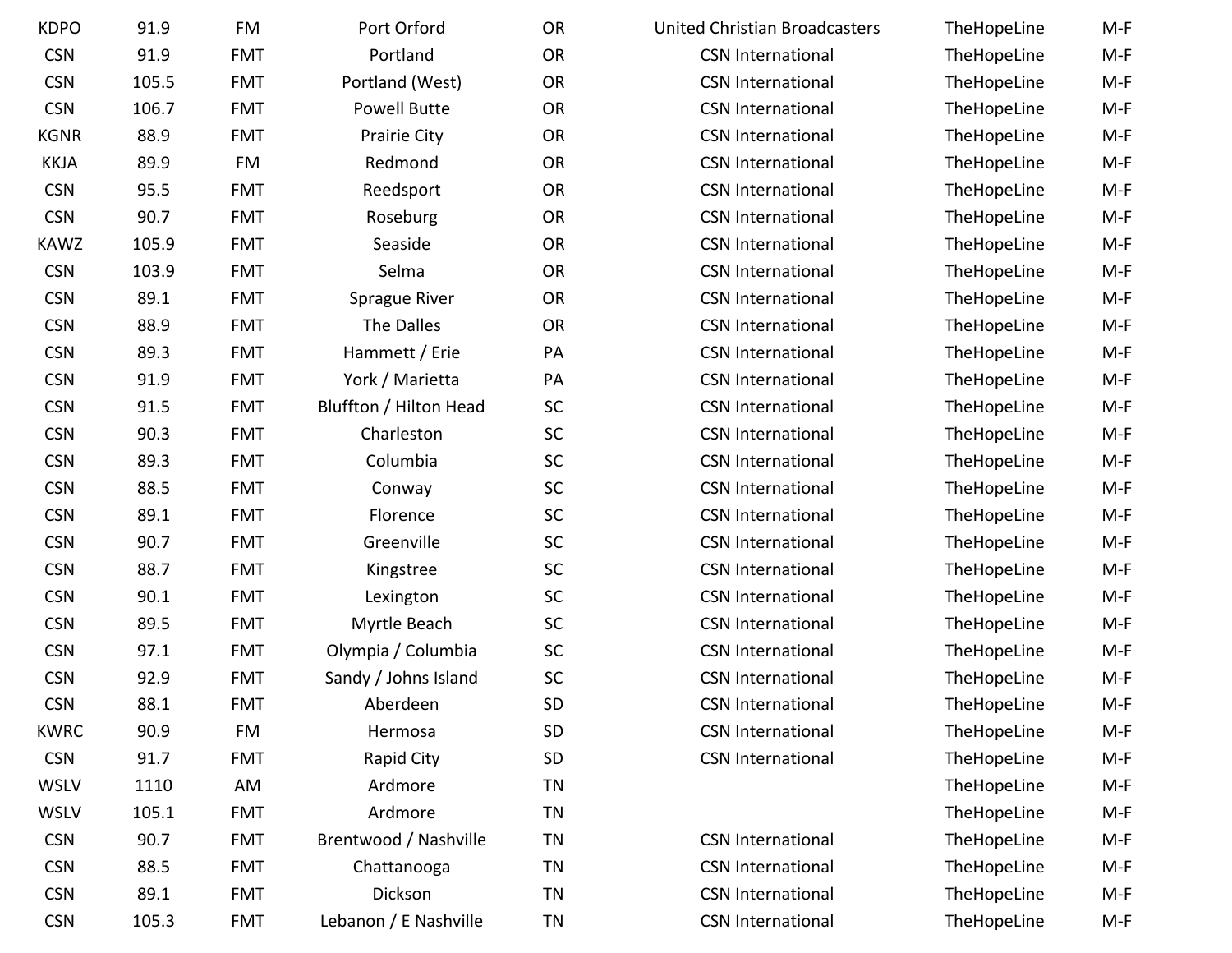| <b>WYDL</b> | 100.3 | FM         | Middleton                     | <b>TN</b> |                                    | TheHopeLine | $M-F$ |
|-------------|-------|------------|-------------------------------|-----------|------------------------------------|-------------|-------|
| <b>CSN</b>  | 105.5 | <b>FMT</b> | Nashville                     | <b>TN</b> | <b>CSN International</b>           | TheHopeLine | $M-F$ |
| <b>CSN</b>  | 91.9  | <b>FMT</b> | New Johnsonville              | <b>TN</b> | <b>CSN International</b>           | TheHopeLine | $M-F$ |
| <b>WWGM</b> | 93.9  | FM         | Selmer                        | <b>TN</b> | <b>Grace Broadcasting Services</b> | TheHopeLine | $M-F$ |
| <b>CSN</b>  | 90.1  | <b>FMT</b> | Austin                        | <b>TX</b> | <b>CSN International</b>           | TheHopeLine | $M-F$ |
| <b>CSN</b>  | 90.3  | <b>FMT</b> | Bushland / Amarillo           | <b>TX</b> | <b>CSN International</b>           | TheHopeLine | $M-F$ |
| <b>KELP</b> | 1590  | AM         | El Paso                       | <b>TX</b> | <b>KELP Radio</b>                  | TheHopeLine | $M-F$ |
| <b>KELP</b> | 95.9  | <b>FMT</b> | El Paso                       | <b>TX</b> | <b>KELP Radio</b>                  | TheHopeLine | $M-F$ |
| <b>KELP</b> | 101.7 | <b>FMT</b> | El Paso                       | <b>TX</b> | <b>KELP Radio</b>                  | TheHopeLine | $M-F$ |
| <b>CSN</b>  | 90.3  | <b>FMT</b> | El Paso                       | <b>TX</b> | <b>CSN International</b>           | TheHopeLine | $M-F$ |
| <b>CSN</b>  | 91.9  | <b>FMT</b> | Gardendale / Midland          | <b>TX</b> | <b>CSN International</b>           | TheHopeLine | $M-F$ |
| <b>CSN</b>  | 91.9  | <b>FMT</b> | Kerrville / Legion            | <b>TX</b> | <b>CSN International</b>           | TheHopeLine | $M-F$ |
| <b>CSN</b>  | 92.9  | <b>FMT</b> | Midland                       | <b>TX</b> | <b>CSN International</b>           | TheHopeLine | $M-F$ |
| <b>CSN</b>  | 91.5  | <b>FMT</b> | New Braunfels                 | <b>TX</b> | <b>CSN International</b>           | TheHopeLine | $M-F$ |
| <b>CSN</b>  | 91.9  | <b>FMT</b> | Odessa                        | <b>TX</b> | <b>CSN International</b>           | TheHopeLine | $M-F$ |
| <b>CSN</b>  | 90.1  | <b>FMT</b> | Paris                         | <b>TX</b> | <b>CSN International</b>           | TheHopeLine | $M-F$ |
| <b>CSN</b>  | 88.7  | <b>FMT</b> | San Antonio                   | <b>TX</b> | <b>CSN International</b>           | TheHopeLine | $M-F$ |
| <b>CSN</b>  | 106.3 | <b>FMT</b> | errell Wells / East San Anton | <b>TX</b> | <b>CSN International</b>           | TheHopeLine | $M-F$ |
| <b>CSN</b>  | 91.9  | <b>FMT</b> | Pleasanton                    | <b>TX</b> | <b>CSN International</b>           | TheHopeLine | $M-F$ |
| <b>CSN</b>  | 91.9  | <b>FMT</b> | Clarkston / Logan             | UT        | <b>CSN International</b>           | TheHopeLine | $M-F$ |
| <b>KAWZ</b> | 89.7  | <b>FMT</b> | Ephraim                       | UT        | <b>CSN International</b>           | TheHopeLine | $M-F$ |
| <b>CSN</b>  | 88.1  | <b>FMT</b> | Moab                          | UT        | <b>CSN International</b>           | TheHopeLine | $M-F$ |
| <b>KBJF</b> | 90.5  | FM         | Nephi                         | UT        | <b>CSN International</b>           | TheHopeLine | $M-F$ |
| <b>CSN</b>  | 90.5  | <b>FMT</b> | Salt Lake City                | UT        | <b>CSN International</b>           | TheHopeLine | $M-F$ |
| <b>KBJF</b> | 90.5  | <b>FM</b>  | Saratoga Springs              | UT        | <b>CSN International</b>           | TheHopeLine | $M-F$ |
| <b>CSN</b>  | 88.1  | <b>FMT</b> | St. George                    | UT        | <b>CSN International</b>           | TheHopeLine | M-F   |
| <b>CSN</b>  | 88.5  | <b>FMT</b> | Tooele                        | UT        | <b>CSN</b> International           | TheHopeLine | $M-F$ |
| <b>CSN</b>  | 88.3  | <b>FMT</b> | Wellsville / Logan            | UT        | <b>CSN International</b>           | TheHopeLine | $M-F$ |
| <b>WCBX</b> | 900   | AM         | Bassett / Martinsville        | <b>VA</b> | <b>CSN International</b>           | TheHopeLine | $M-F$ |
| <b>CSN</b>  | 88.7  | <b>FMT</b> | <b>Boones Mill</b>            | <b>VA</b> | <b>CSN International</b>           | TheHopeLine | $M-F$ |
| <b>WKTR</b> | 840   | AM         | Earlysville                   | <b>VA</b> | <b>CSN International</b>           | TheHopeLine | $M-F$ |
| <b>CSN</b>  | 91.5  | <b>FMT</b> | Fredericksburg                | <b>VA</b> | <b>CSN</b> International           | TheHopeLine | $M-F$ |
| <b>CSN</b>  | 91.7  | <b>FMT</b> | Lakeside / Richmond           | <b>VA</b> | <b>CSN International</b>           | TheHopeLine | M-F   |
| <b>WCBX</b> | 95.3  | <b>FMT</b> | Martinsville                  | VA        | <b>CSN International</b>           | TheHopeLine | $M-F$ |

| n              | ΤN        |                                    | TheHopeLine | M-F   |
|----------------|-----------|------------------------------------|-------------|-------|
|                | <b>TN</b> | <b>CSN International</b>           | TheHopeLine | $M-F$ |
| iville         | <b>TN</b> | <b>CSN International</b>           | TheHopeLine | $M-F$ |
|                | ΤN        | <b>Grace Broadcasting Services</b> | TheHopeLine | M-F   |
|                | <b>TX</b> | <b>CSN International</b>           | TheHopeLine | $M-F$ |
| arillo         | TX        | <b>CSN International</b>           | TheHopeLine | $M-F$ |
|                | <b>TX</b> | <b>KELP Radio</b>                  | TheHopeLine | $M-F$ |
|                | <b>TX</b> | <b>KELP Radio</b>                  | TheHopeLine | $M-F$ |
|                | <b>TX</b> | <b>KELP Radio</b>                  | TheHopeLine | $M-F$ |
|                | <b>TX</b> | <b>CSN International</b>           | TheHopeLine | $M-F$ |
| <b>lidland</b> | TX        | <b>CSN International</b>           | TheHopeLine | $M-F$ |
| gion           | TX        | <b>CSN International</b>           | TheHopeLine | $M-F$ |
|                | TX        | <b>CSN International</b>           | TheHopeLine | $M-F$ |
| fels           | TX        | <b>CSN International</b>           | TheHopeLine | $M-F$ |
|                | TX        | <b>CSN International</b>           | TheHopeLine | $M-F$ |
|                | <b>TX</b> | <b>CSN International</b>           | TheHopeLine | $M-F$ |
| io             | TX        | <b>CSN International</b>           | TheHopeLine | $M-F$ |
| ian Anton      | <b>TX</b> | <b>CSN International</b>           | TheHopeLine | $M-F$ |
| n              | <b>TX</b> | <b>CSN International</b>           | TheHopeLine | $M-F$ |
| ogan           | UT        | <b>CSN International</b>           | TheHopeLine | $M-F$ |
|                | UT        | <b>CSN International</b>           | TheHopeLine | $M-F$ |
|                | UT        | <b>CSN International</b>           | TheHopeLine | M-F   |
|                | UT        | <b>CSN International</b>           | TheHopeLine | $M-F$ |
| ity            | UT        | <b>CSN International</b>           | TheHopeLine | M-F   |
| ings           | UT        | <b>CSN International</b>           | TheHopeLine | $M-F$ |
| e              | UT        | <b>CSN International</b>           | TheHopeLine | $M-F$ |
|                | UT        | <b>CSN International</b>           | TheHopeLine | M-F   |
| ogan           | UT        | <b>CSN International</b>           | TheHopeLine | M-F   |
| nsville        | VA        | <b>CSN International</b>           | TheHopeLine | M-F   |
| ill            | VA        | <b>CSN International</b>           | TheHopeLine | M-F   |
| e              | VA        | <b>CSN International</b>           | TheHopeLine | M-F   |
| urg            | VA        | <b>CSN International</b>           | TheHopeLine | M-F   |
| ımond          | VA        | <b>CSN International</b>           | TheHopeLine | M-F   |
| le             | VA        | <b>CSN International</b>           | TheHopeLine | M-F   |
|                |           |                                    |             |       |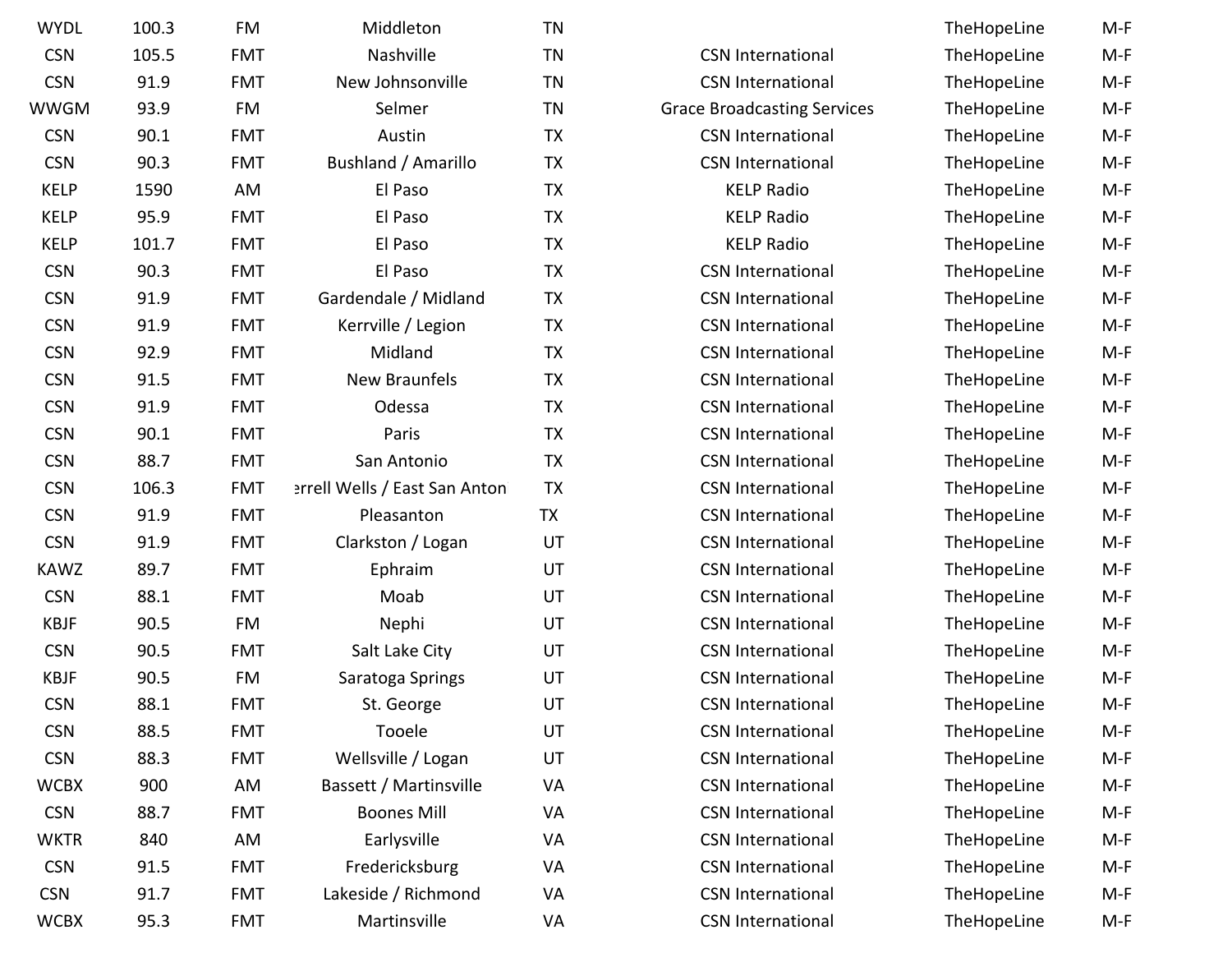| <b>CSN</b>  | 92.7  | <b>FMT</b> | Roanoke                  | VA        | <b>CSN International</b>               | TheHopeLine | $M-F$ |
|-------------|-------|------------|--------------------------|-----------|----------------------------------------|-------------|-------|
| <b>WKQY</b> | 100.1 | FM         | Tazewell                 | <b>VA</b> | <b>CSN International</b>               | TheHopeLine | $M-F$ |
| <b>CSN</b>  | 88.7  | <b>FMT</b> | Aberdeen                 | <b>WA</b> | <b>CSN International</b>               | TheHopeLine | $M-F$ |
| <b>KACS</b> | 106.9 | <b>FMT</b> | Aberdeen - Hoquiam       | <b>WA</b> | Chehalis Valley Educational Foundation | TheHopeLine | $M-F$ |
| <b>CSN</b>  | 102.5 | <b>FMT</b> | Ariel                    | <b>WA</b> | <b>CSN International</b>               | TheHopeLine | $M-F$ |
| <b>KJCF</b> | 89.3  | FM         | Asotin / Clarkston       | <b>WA</b> | <b>CSN International</b>               | TheHopeLine | $M-F$ |
| <b>CSN</b>  | 89.9  | <b>FMT</b> | Bellingham               | <b>WA</b> | <b>CSN International</b>               | TheHopeLine | $M-F$ |
| <b>CSN</b>  | 89.1  | <b>FMT</b> | <b>Bremerton</b>         | <b>WA</b> | <b>CSN International</b>               | TheHopeLine | $M-F$ |
| <b>KACS</b> | 90.5  | FM         | Chehalis                 | <b>WA</b> | Chehalis Valley Educational Foundation | TheHopeLine | $M-F$ |
| <b>CSN</b>  | 91.9  | <b>FMT</b> | Chehalis                 | <b>WA</b> | <b>CSN International</b>               | TheHopeLine | $M-F$ |
| <b>KACS</b> | 102.3 | <b>FMT</b> | Chehalis - Centralia     | <b>WA</b> | Chehalis Valley Educational Foundation | TheHopeLine | $M-F$ |
| <b>CSN</b>  | 89.1  | <b>FMT</b> | Chinook / Astoria, OR    | <b>WA</b> | <b>CSN International</b>               | TheHopeLine | $M-F$ |
| <b>KJCF</b> | 93.5  | <b>FMT</b> | Clarkston / Lewiston, ID | <b>WA</b> | <b>CSN International</b>               | TheHopeLine | $M-F$ |
| <b>CSN</b>  | 91.5  | <b>FMT</b> | Cle Elum / Ellensburg    | <b>WA</b> | <b>CSN International</b>               | TheHopeLine | $M-F$ |
| <b>KACS</b> | 106.5 | <b>FMT</b> | Enumclaw                 | <b>WA</b> | Chehalis Valley Educational Foundation | TheHopeLine | $M-F$ |
| <b>CSN</b>  | 88.1  | <b>FMT</b> | Forks                    | <b>WA</b> | <b>CSN International</b>               | TheHopeLine | $M-F$ |
| <b>CSN</b>  | 103.7 | <b>FMT</b> | Granger                  | <b>WA</b> | <b>CSN International</b>               | TheHopeLine | $M-F$ |
| <b>CSN</b>  | 89.1  | <b>FMT</b> | Granite Falls / Everett  | <b>WA</b> | <b>CSN International</b>               | TheHopeLine | $M-F$ |
| <b>CSN</b>  | 107.3 | <b>FMT</b> | Greenwater               | <b>WA</b> | <b>CSN International</b>               | TheHopeLine | $M-F$ |
| <b>CSN</b>  | 92.1  | <b>FMT</b> | Kamilche                 | <b>WA</b> | <b>CSN International</b>               | TheHopeLine | $M-F$ |
| <b>KTJC</b> | 91.1  | FM         | Kelso                    | <b>WA</b> | <b>CSN International</b>               | TheHopeLine | $M-F$ |
| <b>CSN</b>  | 90.3  | <b>FMT</b> | Moses Lake               | <b>WA</b> | <b>CSN International</b>               | TheHopeLine | $M-F$ |
| <b>CSN</b>  | 107.3 | <b>FMT</b> | Mount Vernon             | <b>WA</b> | <b>CSN International</b>               | TheHopeLine | $M-F$ |
| <b>CSN</b>  | 92.5  | <b>FMT</b> | Naches / North Yakima    | <b>WA</b> | <b>CSN International</b>               | TheHopeLine | $M-F$ |
| <b>CSN</b>  | 89.7  | <b>FMT</b> | Olympia                  | <b>WA</b> | <b>CSN International</b>               | TheHopeLine | $M-F$ |
| <b>CSN</b>  | 105.7 | <b>FMT</b> | Orting                   | <b>WA</b> | <b>CSN International</b>               | TheHopeLine | $M-F$ |
| <b>KACS</b> | 97.9  | <b>FMT</b> | Packwood                 | <b>WA</b> | Chehalis Valley Educational Foundation | TheHopeLine | $M-F$ |
| <b>CSN</b>  | 88.3  | <b>FMT</b> | Port Angeles             | <b>WA</b> | <b>CSN International</b>               | TheHopeLine | $M-F$ |
| <b>KBSG</b> | 90.1  | FM         | Raymond                  | <b>WA</b> | Chehalis Valley Educational Foundation | TheHopeLine | $M-F$ |
| <b>CSN</b>  | 102.9 | <b>FMT</b> | Sequim                   | <b>WA</b> | <b>CSN International</b>               | TheHopeLine | $M-F$ |
| <b>CSN</b>  | 89.7  | <b>FMT</b> | Shelton                  | <b>WA</b> | <b>CSN International</b>               | TheHopeLine | $M-F$ |
| <b>KACW</b> | 91.3  | FM         | South Bend               | <b>WA</b> | Chehalis Valley Educational Foundation | TheHopeLine | $M-F$ |
| <b>CSN</b>  | 89.5  | <b>FMT</b> | Twisp                    | <b>WA</b> | <b>CSN International</b>               | TheHopeLine | $M-F$ |
| <b>CSN</b>  | 89.5  | <b>FMT</b> | Wenatchee                | WA        | <b>CSN International</b>               | TheHopeLine | M-F   |
|             |       |            |                          |           |                                        |             |       |

| <b>CSN International</b>                      | TheHopeLine   | M-F   |
|-----------------------------------------------|---------------|-------|
| <b>CSN International</b>                      | TheHopeLine   | M-F   |
| <b>CSN International</b>                      | TheHopeLine   | M-F   |
| Chehalis Valley Educational Foundation        | TheHopeLine   | M-F   |
| <b>CSN International</b>                      | TheHopeLine   | M-F   |
| <b>CSN International</b>                      | TheHopeLine   | M-F   |
| <b>CSN International</b>                      | TheHopeLine   | $M-F$ |
| <b>CSN International</b>                      | TheHopeLine   | $M-F$ |
| Chehalis Valley Educational Foundation        | TheHopeLine   | M-F   |
| <b>CSN International</b>                      | TheHopeLine   | M-F   |
| <b>Chehalis Valley Educational Foundation</b> | TheHopeLine   | M-F   |
| <b>CSN International</b>                      | TheHopeLine   | M-F   |
| <b>CSN International</b>                      | TheHopeLine   | M-F   |
| <b>CSN International</b>                      | TheHopeLine   | M-F   |
| Chehalis Valley Educational Foundation        | TheHopeLine   | M-F   |
| <b>CSN International</b>                      | TheHopeLine   | $M-F$ |
| <b>CSN International</b>                      | TheHopeLine   | M-F   |
| <b>CSN International</b>                      | TheHopeLine   | M-F   |
| <b>CSN International</b>                      | TheHopeLine   | $M-F$ |
| <b>CSN International</b>                      | TheHopeLine   | $M-F$ |
| <b>CSN International</b>                      | TheHopeLine   | M-F   |
| <b>CSN International</b>                      | TheHopeLine   | M-F   |
| <b>CSN International</b>                      | TheHopeLine   | M-F   |
| <b>CSN International</b>                      | TheHopeLine   | M-F   |
| <b>CSN International</b>                      | TheHopeLine   | M-F   |
| <b>CSN International</b>                      | TheHopeLine   | M-F   |
| Chehalis Valley Educational Foundation        | TheHopeLine   | M-F   |
| <b>CSN International</b>                      | TheHopeLine   | M-F   |
| Chehalis Valley Educational Foundation        | TheHopeLine   | M-F   |
| <b>CSN International</b>                      | TheHopeLine   | M-F   |
| <b>CSN International</b>                      | TheHopeLine   | M-F   |
| Chehalis Valley Educational Foundation        | TheHopeLine   | M-F   |
| <b>CSN International</b>                      | TheHopeLine   | M-F   |
| CSN International                             | The Honel ine | M-F   |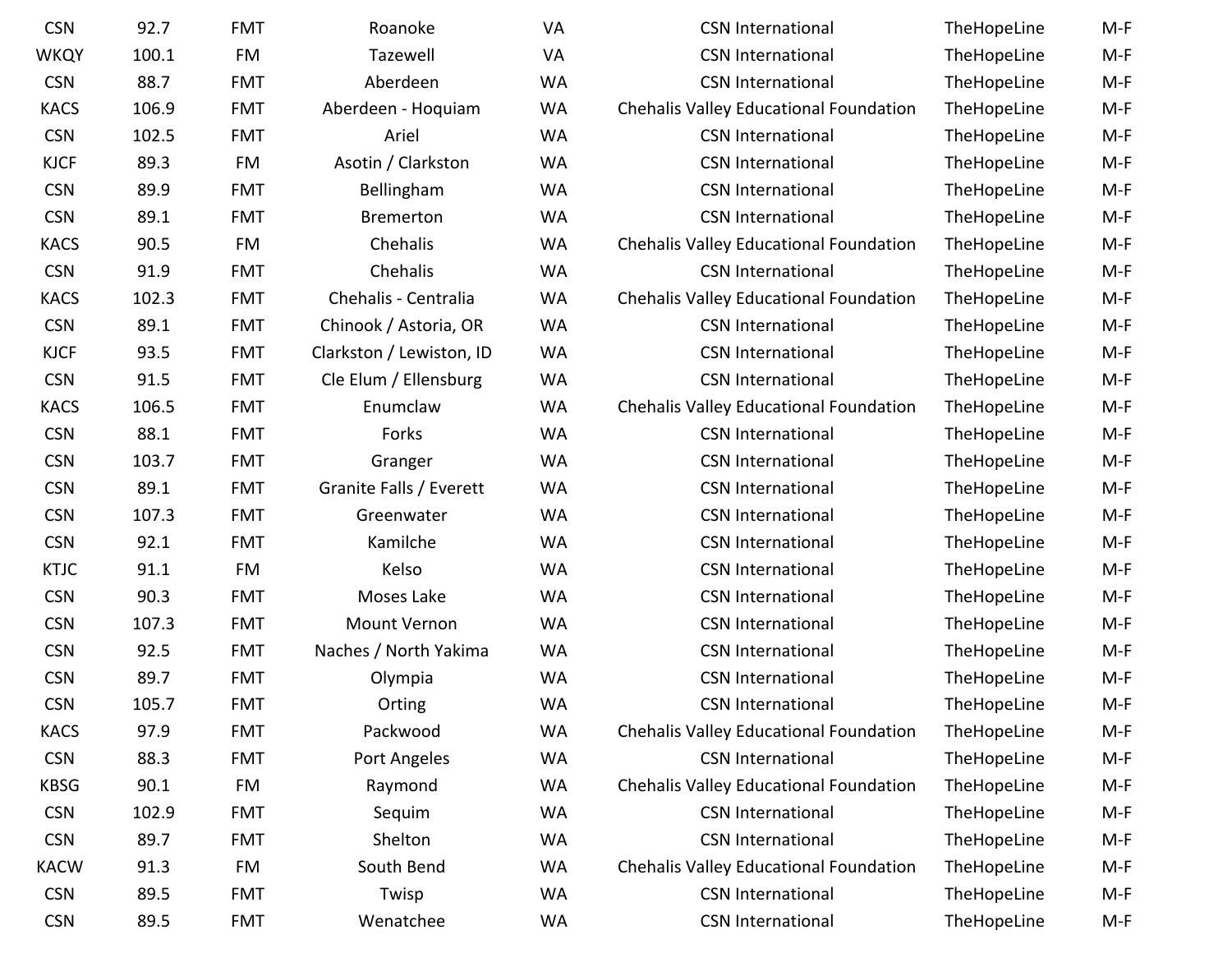| <b>CSN</b>  | 91.5  | <b>FMT</b> | Yakima                   | <b>WA</b> | <b>CSN International</b> | TheHopeLine | $M-F$ |
|-------------|-------|------------|--------------------------|-----------|--------------------------|-------------|-------|
| WHJL        | 101.1 | <b>FMT</b> | Abbottsford              | WI        | WRVM Inc.                | TheHopeLine | $M-F$ |
| <b>WRVM</b> | 101.1 | <b>FMT</b> | Abbottsford              | WI        | WRVM Inc.                | TheHopeLine | $M-F$ |
| <b>WRVM</b> | 101.7 | <b>FMT</b> | Appleton                 | WI        | WRVM Inc.                | TheHopeLine | $M-F$ |
| <b>CSN</b>  | 89.7  | <b>FMT</b> | De Pere / Green Bay      | WI        | <b>CSN International</b> | TheHopeLine | $M-F$ |
| <b>WRVM</b> | 107.1 | <b>FMT</b> | Eagle River/ Three Lakes | WI        | WRVM Inc.                | TheHopeLine | $M-F$ |
| WHJL        | 107.1 | <b>FMT</b> | Eagle River/Three Lakes  | WI        | WRVM Inc.                | TheHopeLine | $M-F$ |
| <b>WWJC</b> | 101.5 | FM         | Eau Claire               | WI        | Prayz Network            | TheHopeLine | $M-F$ |
| <b>KAWZ</b> | 88.7  | <b>FMT</b> | Eau Claire               | WI        | <b>CSN International</b> | TheHopeLine | $M-F$ |
| <b>WRVM</b> | 103.1 | <b>FMT</b> | <b>Ellison Bay</b>       | WI        | WRVM Inc.                | TheHopeLine | $M-F$ |
| <b>WMVM</b> | 90.7  | FM         | Goodman                  | WI        | WRVM Inc.                | TheHopeLine | $M-F$ |
| <b>WRVM</b> | 101.5 | <b>FMT</b> | Green Bay                | WI        | WRVM Inc.                | TheHopeLine | $M-F$ |
| <b>WYVM</b> | 95.3  | <b>FMT</b> | <b>Howards Grove</b>     | WI        | WRVM Inc.                | TheHopeLine | $M-F$ |
| WMVM        | 105.9 | <b>FMT</b> | Iron Mountain            | WI        | WRVM Inc.                | TheHopeLine | $M-F$ |
| <b>WTPN</b> | 97.9  | <b>FMT</b> | La Crosse                | WI        | Prayz Network            | TheHopeLine | $M-F$ |
| WHJL        | 103.9 | <b>FMT</b> | Lac du Flambeau          | WI        | WRVM Inc.                | TheHopeLine | $M-F$ |
| <b>WRVM</b> | 103.9 | <b>FMT</b> | Lac du Flambeau          | WI        | WRVM Inc.                | TheHopeLine | $M-F$ |
| <b>WRVM</b> | 106.3 | <b>FMT</b> | Land O'Lakes             | WI        | WRVM Inc.                | TheHopeLine | $M-F$ |
| <b>CSN</b>  | 88.9  | <b>FMT</b> | Manitowoc                | WI        | <b>CSN International</b> | TheHopeLine | $M-F$ |
| <b>WRVM</b> | 100.7 | <b>FMT</b> | Manitowoc/Two Rivers     | WI        | WRVM Inc.                | TheHopeLine | $M-F$ |
| <b>WRVM</b> | 91.3  | <b>FMT</b> | Marshfield               | WI        | WRVM Inc.                | TheHopeLine | $M-F$ |
| WHJL        | 98.7  | <b>FMT</b> | Medford                  | WI        | WRVM Inc.                | TheHopeLine | $M-F$ |
| <b>WRVM</b> | 98.7  | <b>FMT</b> | Medford                  | WI        | WRVM Inc.                | TheHopeLine | $M-F$ |
| <b>CSN</b>  | 90.1  | <b>FMT</b> | Menomonie                | WI        | <b>CSN International</b> | TheHopeLine | $M-F$ |
| WHJL        | 89.5  | <b>FMT</b> | Mercer                   | WI        | WRVM Inc.                | TheHopeLine | $M-F$ |
| <b>WRVM</b> | 89.5  | <b>FMT</b> | Mercer                   | WI        | WRVM Inc.                | TheHopeLine | M-F   |
| <b>WHJL</b> | 88.1  | FM         | Merrill                  | WI        | WRVM Inc.                | TheHopeLine | $M-F$ |
| <b>WHJL</b> | 102.5 | <b>FMT</b> | Minocqua/Woodruff        | WI        | WRVM Inc.                | TheHopeLine | $M-F$ |
| <b>WRVM</b> | 102.5 | <b>FMT</b> | Minocqua/Woodruff        | WI        | WRVM Inc.                | TheHopeLine | $M-F$ |
| <b>WRVM</b> | 100.9 | <b>FMT</b> | Nekoosa                  | WI        | WRVM Inc.                | TheHopeLine | $M-F$ |
| <b>WRVM</b> | 88.5  | <b>FMT</b> | North Fond du Lac        | WI        | WRVM Inc.                | TheHopeLine | $M-F$ |
| <b>WRVM</b> | 101.5 | <b>FMT</b> | Oshkosh                  | WI        | WRVM Inc.                | TheHopeLine | $M-F$ |
| <b>WRVM</b> | 103.9 | <b>FMT</b> | Phelps                   | WI        | WRVM Inc.                | TheHopeLine | M-F   |
| <b>WYVM</b> | 100.5 | <b>FMT</b> | Sheboygan                | WI        | WRVM Inc.                | TheHopeLine | $M-F$ |
|             |       |            |                          |           |                          |             |       |

| I International | TheHopeLine | M- |
|-----------------|-------------|----|
| WRVM Inc.       | TheHopeLine | M- |
| WRVM Inc.       | TheHopeLine | M- |
| WRVM Inc.       | TheHopeLine | M- |
| I International | TheHopeLine | M- |
| WRVM Inc.       | TheHopeLine | M- |
| WRVM Inc.       | TheHopeLine | M- |
| ayz Network     | TheHopeLine | M- |
| I International | TheHopeLine | M- |
| WRVM Inc.       | TheHopeLine | M- |
| WRVM Inc.       | TheHopeLine | M- |
| WRVM Inc.       | TheHopeLine | M- |
| WRVM Inc.       | TheHopeLine | M- |
| WRVM Inc.       | TheHopeLine | M- |
| ayz Network     | TheHopeLine | M- |
| WRVM Inc.       | TheHopeLine | M- |
| WRVM Inc.       | TheHopeLine | M- |
| WRVM Inc.       | TheHopeLine | M- |
| I International | TheHopeLine | M- |
| WRVM Inc.       | TheHopeLine | M- |
| WRVM Inc.       | TheHopeLine | M- |
| WRVM Inc.       | TheHopeLine | M- |
| WRVM Inc.       | TheHopeLine | M- |
| I International | TheHopeLine | M- |
| WRVM Inc.       | TheHopeLine | M- |
| WRVM Inc.       | TheHopeLine | M- |
| WRVM Inc.       | TheHopeLine | M- |
| WRVM Inc.       | TheHopeLine | M- |
| WRVM Inc.       | TheHopeLine | M- |
| WRVM Inc.       | TheHopeLine | M- |
| WRVM Inc.       | TheHopeLine | M- |
| WRVM Inc.       | TheHopeLine | M- |
| WRVM Inc.       | TheHopeLine | M- |
| WRVM Inc.       | TheHopeLine | M- |
|                 |             |    |